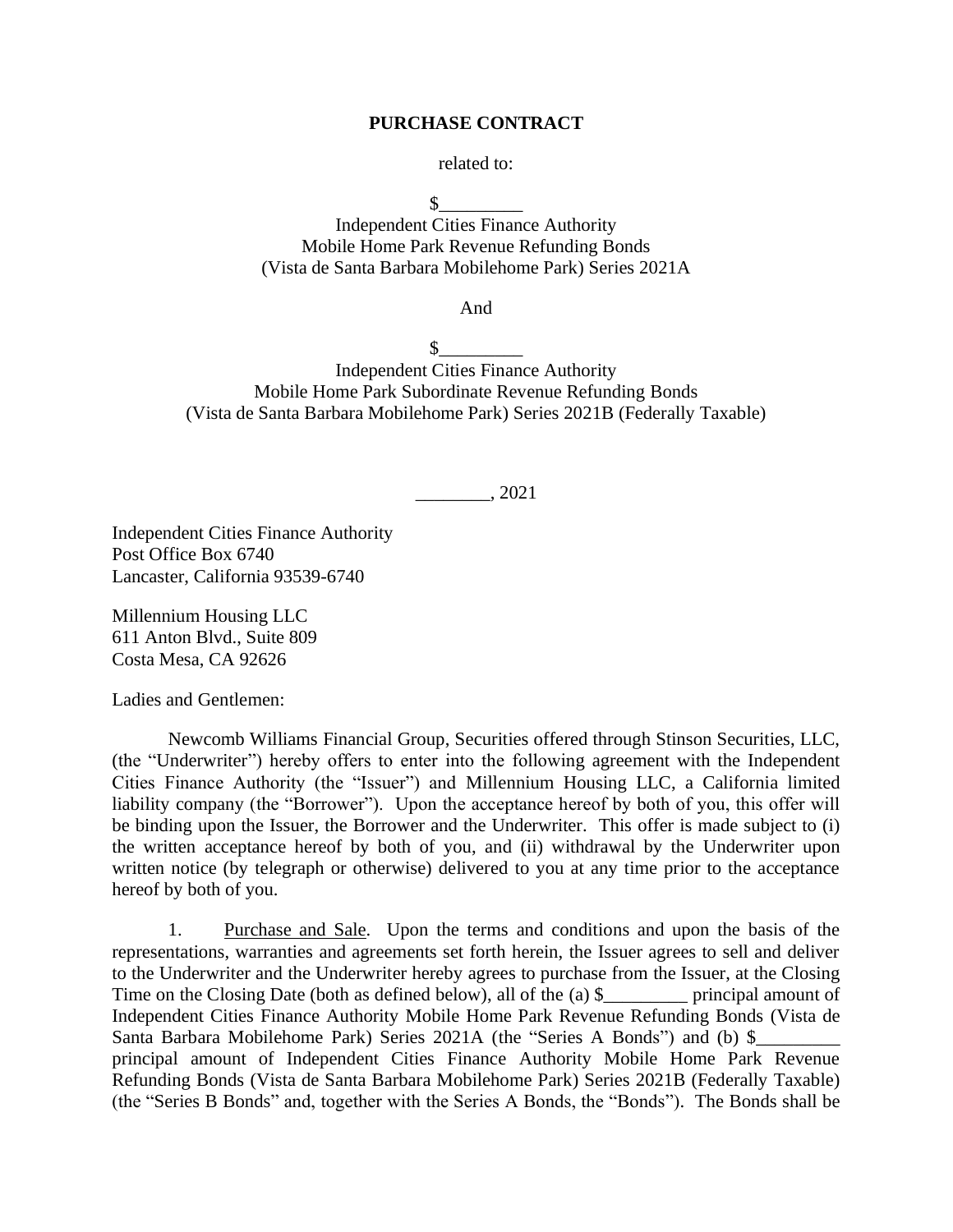dated the Closing Date, and the Bonds shall mature on September 15 in the years set forth on Exhibit A hereto and shall bear interest at the rates shown on Exhibit A hereto. The Bonds shall be subject to optional redemption, special redemption and mandatory redemption from sinking fund payments in the amounts and on the dates shown in the Official Statement (as described below). Interest on the Bonds shall be payable on March 15, 2022 and semiannually thereafter on September 15 and March 15 of each year to maturity.

The purchase price for the Series A Bonds shall be \$\_\_\_\_\_\_\_\_\_\_\_, being the principal amount of the Series A Bonds (\$\_\_\_\_\_\_\_\_\_\_.00) less an Underwriter's discount of \$\_ plus net original issue premium of \$\_\_\_\_\_\_\_\_\_. The purchase price for the Series B Bonds shall be \$\_\_\_\_\_\_\_\_, being the principal amount of the Series B Bonds (\$\_\_\_\_\_\_\_\_\_.00) less an Underwriter's discount of \$\_\_\_\_\_\_\_\_\_ plus net original issue premium of \$\_\_\_\_\_\_\_\_. The date of payment by the Underwriter of the purchase price for the Bonds and delivery by the Issuer of the Bonds to the Underwriter or its designee is referred to herein as the "Closing Date," the hour and date of such delivery and payment is referred to herein as the "Closing Time," and the other actions contemplated hereby to take place at the time of such payment and delivery being herein sometimes called the "Closing."

2. The Bonds. The Bonds shall be described in, and shall be issued and secured pursuant to, the provisions of the Constitution and the laws of the State of California including the provisions of Chapter 8 of Part 5 of Division 31 of the Health and Safety Code of the State of California (the "Bond Law"). The Bonds shall be issued and secured pursuant to an Indenture of Trust dated as of September 1, 2021 (the "Indenture"), by and between the Issuer and U.S. Bank National Association, as trustee (the "Trustee").

The Bonds are being issued for the purpose of making a loan (the "Loan") to the Borrower in connection with its refinancing of the Vista de Santa Barbara Mobilehome Park (the "Project") located in Carpinteria, California, pursuant to a Loan Agreement, dated as of September 1, 2021, by and among the Issuer, the Borrower and the Trustee (the "Loan Agreement"). Proceeds of the Loan will be used to refund certain existing revenue bonds previously issued by the Issuer, to make certain deposits specified in the Indenture, to refund certain outstanding debt of the Borrower, and to pay a portion of the costs of issuance of the Bonds as described in the Official Statement (defined below). The Project is to be operated pursuant to a Regulatory Agreement and Declaration of Restrictive Covenants, among the Issuer, the Trustee and the Borrower, dated as of September 1, 2021 (the "Regulatory Agreement"). As set forth in the Indenture, the Bonds are secured by a pledge of Pledged Revenues (as defined in the Indenture).

Compliance by the Borrower with certain provisions of the Loan Agreement and the Regulatory Agreement will be monitored for the Issuer by Wolf & Company, Inc., acting as Oversight Agent under an Administration and Oversight Agreement, dated as of September 1, 2021, among the Issuer, Wolf & Company, Inc. and the Borrower (the "Oversight Agreement"). The Indenture, the Loan Agreement, the Regulatory Agreement, the Oversight Agreement, and this Purchase Contract are referred to collectively herein as the "Basic Documents."

The Bonds shall be payable and shall be subject to redemption as provided in the Indenture and described in the Preliminary Official Statement of the Issuer dated \_\_\_\_\_\_\_\_,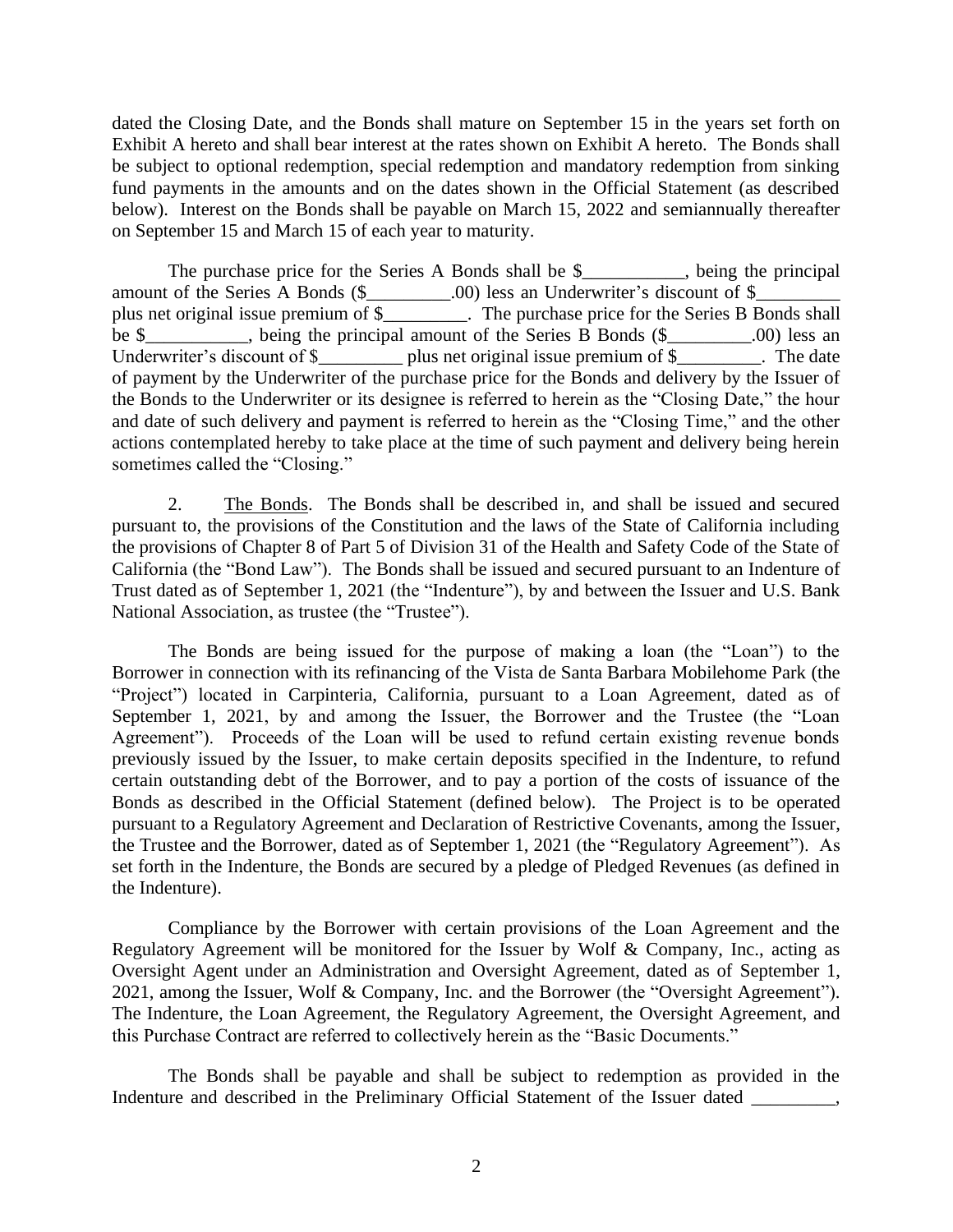2021 (the "Preliminary Official Statement"), and the Official Statement of the Issuer dated of even date herewith, including the cover pages and the appendices thereto, as amended to conform to the terms of this Purchase Contract and with such changes and amendments thereto as have been mutually agreed to by the Issuer and the Underwriter, are hereinafter referred to as the "Official Statement."

3. Public Offering by the Underwriter. It shall be a condition to the Issuer's and the Underwriter's respective obligations to sell and deliver, and to purchase, accept delivery of and pay for the Bonds that the entire principal amount of the Bonds shall be issued, sold and delivered by the Issuer and purchased, accepted and paid for by the Underwriter at the Closing. It is understood that the Underwriter proposes to offer the Bonds for sale to the public (which may include selected dealers and special purchasers) at prices or yields as set forth in Exhibit A hereto and on the inside cover page of the Official Statement. The Underwriter agrees to make a bona fide public offering of all of the Bonds initially at the public offering prices (or yields) set forth on Exhibit A attached hereto and incorporated herein by reference. Concessions from the public offering price may be allowed to selected dealers and special purchasers. It is understood that the initial public offering price and concessions set forth in the Official Statement may vary after the initial public offering. It is further understood that the Bonds may be offered to the public at prices other than the par value thereof. The net premium on the sale of the Bonds to the public, if any, shall accrue to the benefit of the Underwriter, provided, however, that the total amount of compensation paid to the Underwriter (including such premium) together with other costs of issuance paid from proceeds of the Series A Bonds (or other tax-exempt obligations) shall not exceed two percent (2%) of the proceeds of such Series A Bonds.

It is understood by the Issuer that the Bonds have been sold by the Underwriter on a "best efforts" basis and that the Underwriter has no obligation to take any of the Bonds into its own account. In this regard, however, the Underwriter hereby represents to the Issuer that, as of the date of this Purchase Contract, the Underwriter has received orders for the purchase of all of the Bonds by third parties and accordingly, the Underwriter does not anticipate any need for any of the Bonds to be taken into its own account in order to consummate the sale contemplated under this Purchase Contract (including, without limitation, Section 1 of this Purchase Contract) by the Issuer of all of the Bonds.

## 4. Official Statement, Delivery of Other Documents, Use of Documents.

(a) The Issuer and the Borrower hereby authorize the use by the Underwriter of the Preliminary Official Statement and the Official Statement (including any supplements or amendments to the Official Statement), the Basic Documents and the information therein contained, in connection with the public offering and sale of the Bonds.

(b) The Issuer shall deliver to the Underwriter, within seven business days from the date hereof, such number of copies of the final Official Statement executed on behalf of and approved for distribution by the Issuer as the Underwriter may reasonably request in order for the Underwriter to comply with the rules of the Municipal Securities Rulemaking Board and Rule 15c2-12(b)(4) under the Securities Exchange Act of 1934.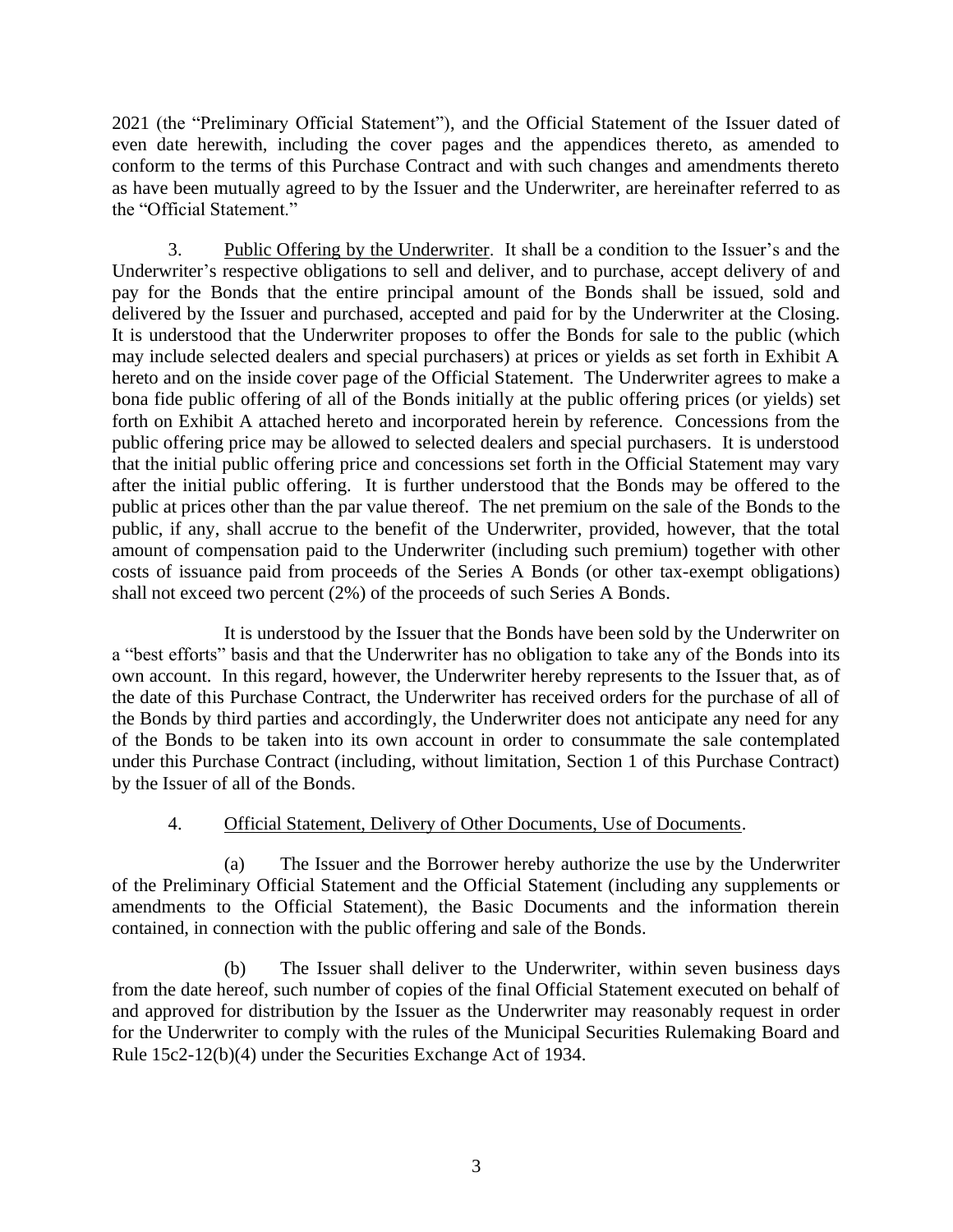(c) As soon as practicable following receipt thereof, the Underwriter shall deliver the Official Statement, and any supplements or amendments thereto, to a nationally recognized municipal securities information repository.

## 5. Representations of the Issuer. The Issuer represents as follows:

(a) The Issuer is a joint exercise of powers authority duly organized and validly existing under the laws of the State of California.

(b) The Issuer has full legal right, power and authority (i) to enter into the Basic Documents; (ii) to sell, issue and deliver the Bonds to the Underwriter as provided herein; and (iii) to carry out and consummate the transactions on its part contemplated by the Basic Documents.

(c) By all necessary official action, the Issuer has duly authorized and approved the Basic Documents, has duly authorized and approved the Preliminary Official Statement and the Official Statement, has duly authorized and approved the execution and delivery of, and the performance by the Issuer of the obligations in connection with the issuance of the Bonds on its part contained in the Bonds and the Basic Documents and the consummation by it of all other transactions on its part contemplated by the Basic Documents.

(d) The Issuer is not in any material respect in breach of or default under any applicable constitutional provision, law or administrative regulation of any state or of the United States, or any agency or instrumentality of either, or any applicable judgment or decree, or any material loan agreement, indenture, bond, note, resolution, agreement (including, without limitation, the Indenture) or other instrument to which the Issuer is a party which breach or default has or may have a material and adverse effect on the ability of the Issuer to perform its obligations under the Basic Documents, and no event has occurred and is continuing which with the passage of time or the giving of notice, or both, would constitute such a default or event of default under any such instrument; and the execution and delivery of the Bonds, the execution and delivery of the Basic Documents, and compliance with the provisions on the Issuer's part contained therein, will not conflict in any material way with or constitute a material breach of or a material default under any constitutional provision, law, administrative regulation, judgment, decree, loan agreement, indenture, bond, note, resolution, agreement or other instrument to which the Issuer is a party nor will any such execution, delivery, adoption or compliance result in the creation or imposition of any lien, charge or other security interest or encumbrance of any nature whatsoever upon any of the property or assets of the Issuer or under the terms of any such law, regulation or instrument, except as provided by the Bonds and the Basic Documents.

(e) Except as described or contemplated in the Official Statement, all authorizations, approvals, licenses, permits, consents and orders of any governmental authority, legislative body, board, agency or commission having jurisdiction of the matter which are required to be obtained by the Issuer for the due authorization by, or which would constitute a condition precedent to or the absence of which would materially adversely affect the due performance by, the Issuer of its obligations under this Purchase Contract and the other Basic Documents have been duly obtained, except for such approvals, consents and orders as may be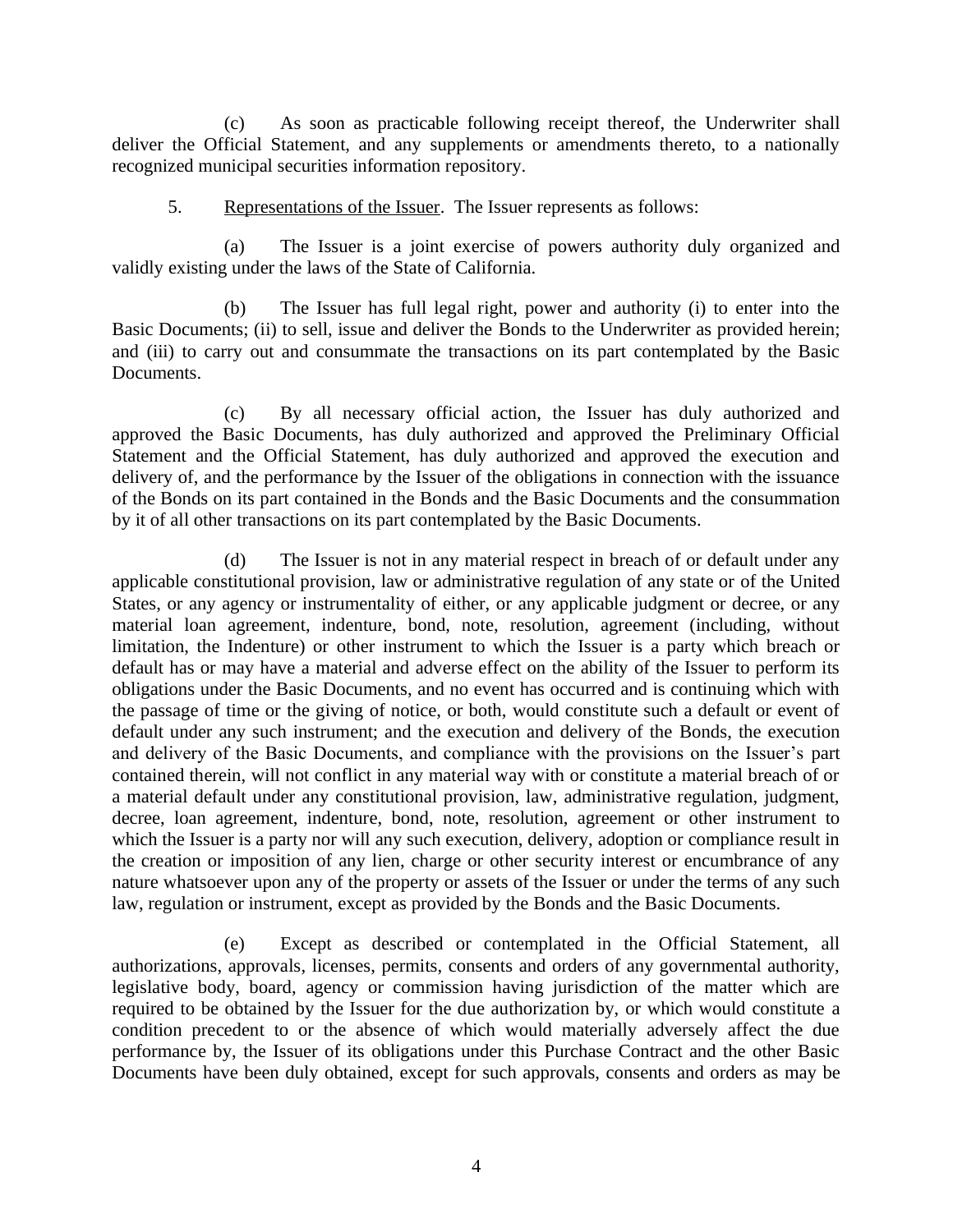required under the federal securities laws or the Blue Sky or securities laws of any state in connection with the offering and sale of the Bonds.

(f) The Bonds when issued will conform to the descriptions thereof contained in the Official Statement; and the Indenture when executed will conform to the descriptions thereof contained in the Official Statement.

(g) The Bonds, when issued, authenticated and delivered in accordance with the Indenture, and sold to the Underwriter as provided herein, will be validly issued and outstanding obligations of the Issuer, entitled to the benefits of the Indenture, and upon such issuance and delivery, the Indenture will provide for the benefit of the owners from time to time of the Bonds, the legally valid and binding pledges, liens and security interests it purports to create.

(h) As of the date hereof, there is no action, suit, proceeding, inquiry or investigation, notice of which has been served on the Issuer, at law or in equity before or by any court, government agency, public board or body, pending or to the best knowledge of the officer of the Issuer executing this Purchase Contract, threatened against the Issuer, affecting the existence of the Issuer or the qualification of any member of the Issuer to serve as an officer of the Issuer, or affecting or seeking to prohibit, restrain or enjoin the sale, issuance or delivery of the Bonds or the pledge and lien on the Revenues pursuant to the Indenture, or contesting or affecting as to the Issuer the validity or enforceability of the Bonds or the Basic Documents or contesting the tax-exempt status of interest on the Series A Bonds, or contesting the completeness or accuracy of the Preliminary Official Statement or the Official Statement, or contesting the powers of the Issuer with respect to the issuance of the Bonds, or the execution and delivery or performance by the Issuer of the Basic Documents, or in any way contesting or challenging the consummation of the transactions contemplated hereby or thereby.

(i) The Issuer will furnish such information, execute such instruments and take such other action in cooperation with the Underwriter as the Underwriter may reasonably request in order (i) to qualify the Bonds for offer and sale under the Blue Sky or other securities laws and regulations of such states and other jurisdictions of the United States as the Underwriter may designate and (ii) to determine the eligibility of the Bonds for investment under the laws of such states and other jurisdictions, and will use its best efforts to continue such qualifications in effect so long as required for the distribution of the Bonds (provided, however, that the Issuer shall not be required to execute a general or special consent to service of process or qualify to do business in connection with any such qualification or determination in any jurisdiction, and provided further, that the Underwriter shall bear all costs in connection with the Issuer's action under (i) and (ii) herein).

(j) As of the date thereof, the Preliminary Official Statement does not, except for the omission of certain information permitted to be omitted in accordance with Rule  $15(c)2$ -12, contain any untrue statement of a material fact or omit to state a material fact necessary to make the statements therein with respect to the Issuer, in light of the circumstances under which they were made, not misleading, provided, however, that these representations and warranties of the Issuer shall apply only to the information contained in the Official Statement relating to the Issuer.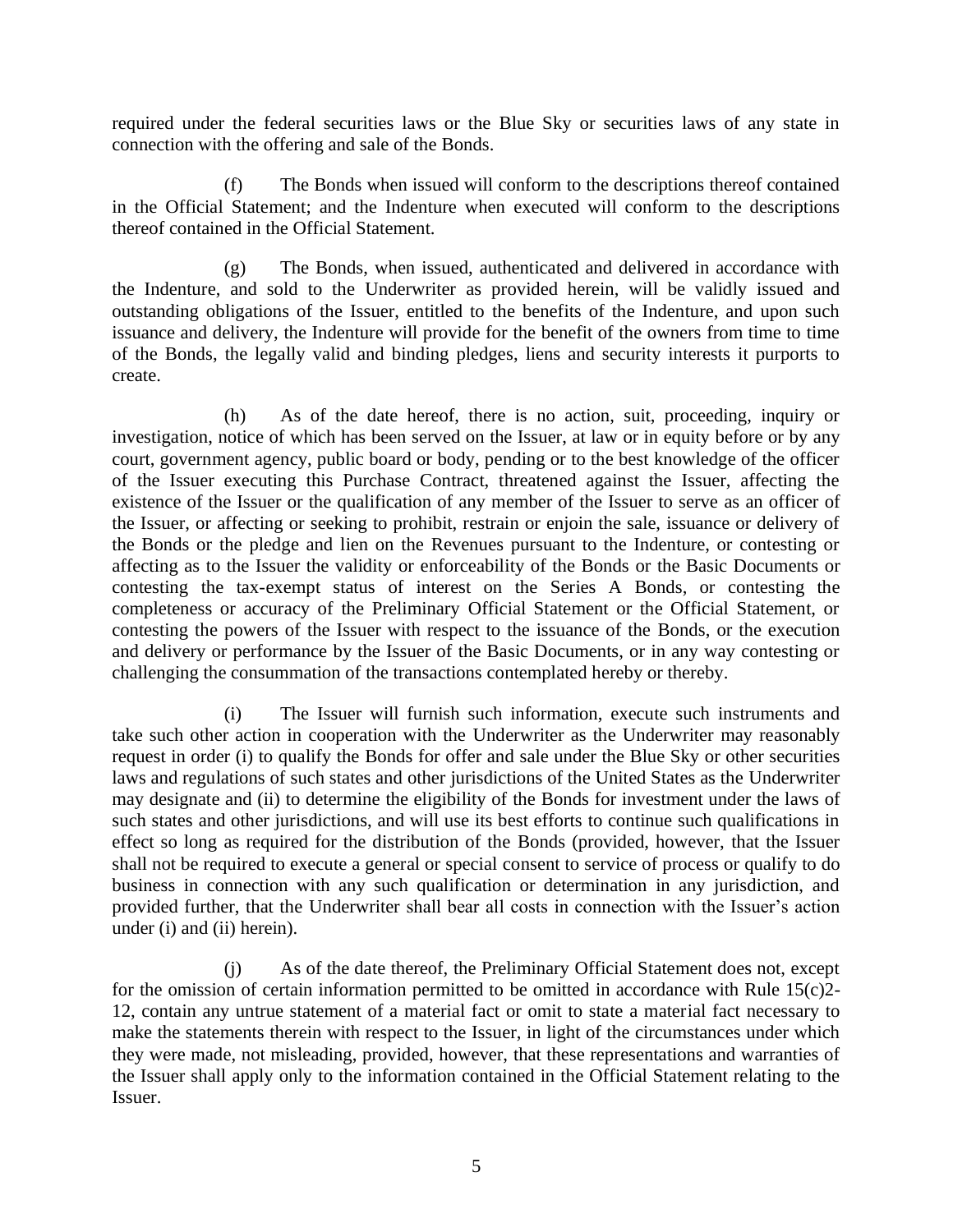(k) At the time of the Issuer's acceptance hereof, and (unless an event occurs of the nature described in paragraph (m) of this Section 5) at all times subsequent thereto up to and including the date of the Closing, the Official Statement does not and will not contain any untrue statement of a material fact or omit to state a material fact necessary to make the statements therein, in light of the circumstances under which they were made, not misleading; provided, however, that these representations and warranties of the Issuer shall apply only to the information contained in the Official Statement relating to the Issuer.

(l) If the Official Statement is supplemented or amended pursuant to paragraph (m) of this Section 5, at the time of each supplement or amendment thereto and (unless subsequently again supplemented or amended pursuant to such paragraph) at all times subsequent thereto up to and including the date of the Closing, the Official Statement as so supplemented or amended will not contain any untrue statement of a material fact or omit to state a material fact necessary to make the statements therein, in light of the circumstances under which they were made, not misleading; provided, however, that these representations of the Issuer shall apply only to the information contained in the Official Statement relating to the Issuer.

(m) If between the date of this Purchase Contract and that date which is 25 days after the end of the underwriting period (as determined in accordance with Section 7 hereof) any event known to the Issuer shall occur affecting the Issuer which might adversely affect the marketability of the Bonds or the market prices thereof, or which might cause the Official Statement, as then supplemented or amended, to contain any untrue statement of a material fact or to omit to state a material fact necessary to make the statements therein, in light of the circumstances under which they were made, not misleading, the Issuer shall notify the Underwriter thereof, and if in the opinion of the Underwriter such event requires the preparation and publication of a supplement or amendment to the Official Statement, the Issuer will at the expense of the Borrower prepare and furnish to the Underwriter a reasonable number of copies of such supplement to, or amendment of, the Official Statement in a form and in a manner approved by the Underwriter.

(n) The Issuer will refrain from taking any action, or permitting any action to be taken, with regard to which the Issuer may exercise control, that results in the loss of the taxexempt status of the interest on the Series A Bonds.

(o) Any certificate signed by any officer of the Issuer and delivered to the Underwriter pursuant to the Basic Documents or any document contemplated thereby, shall be deemed a representation by the Issuer to the Underwriter as to the statements made therein.

(p) The Issuer will cause the proceeds from the sale of the Bonds to be paid to the Trustee for the purposes specified in the Indenture and the Official Statement. So long as any of the Bonds are outstanding and except as may be authorized by the Indenture, the Issuer will not issue or sell any bonds or other obligations, other than the Bonds sold thereby, the interest on and premium, if any, or principal of which will be payable from the payments to be made under the Indenture.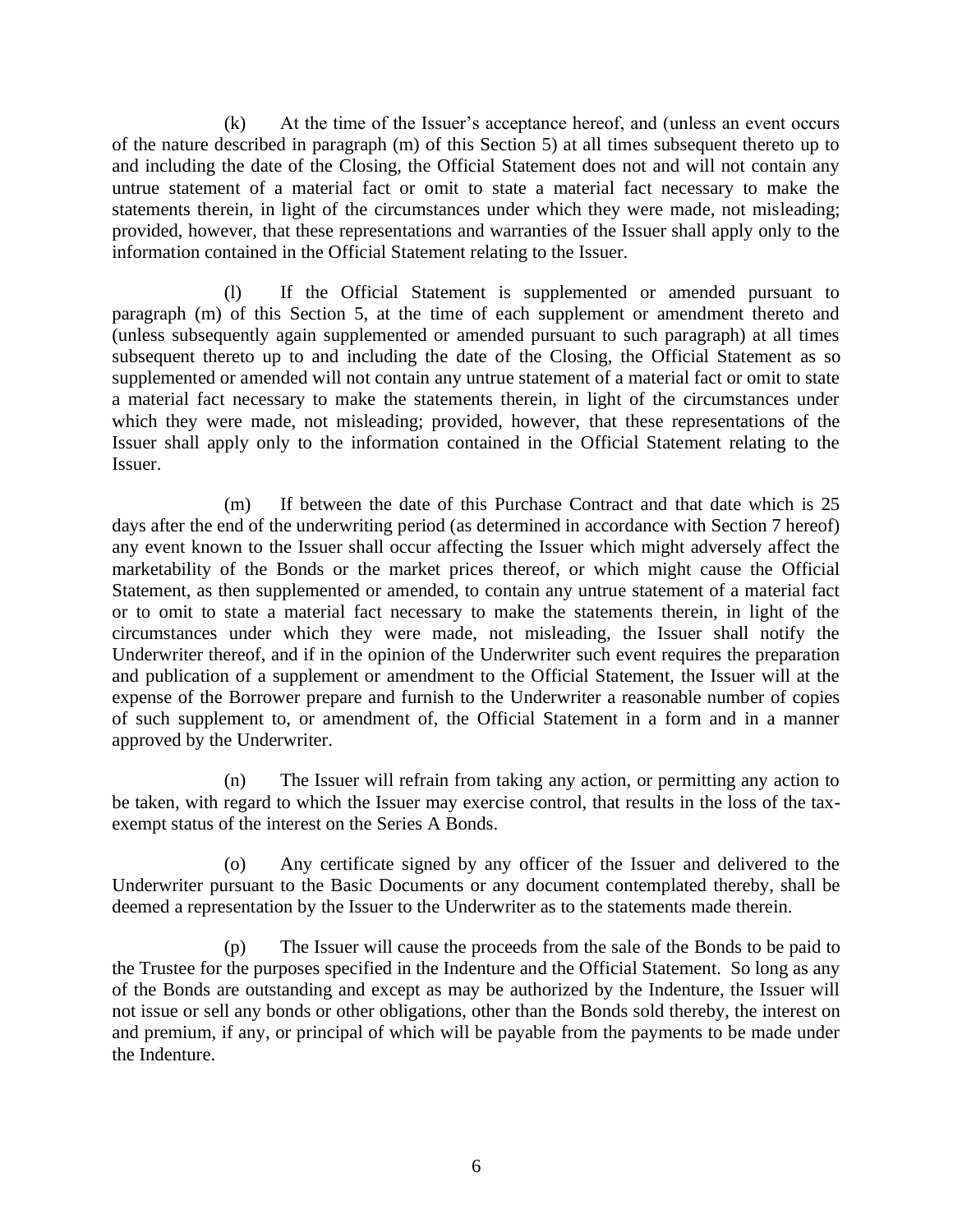(q) The Issuer shall honor all other covenants on its part contained in the Basic Documents which are incorporated herein and made a part of this Purchase Contract.

6. Representations, Warranties and Agreements of the Borrower. The Borrower represents, warrants and agrees as follows:

(a) The Borrower is a limited liability company duly organized, validly existing and in good standing under the laws of the State of California.

(b) The Borrower has full legal right, power and authority to enter into and to carry out the transactions on its part contemplated by: (i) the Basic Documents (other than the Indenture), (ii) the Note (as defined in the Indenture), (iii) the Deed of Trust (as defined in the Indenture), and (iv) the Continuing Disclosure Agreement, dated as of September 1, 2021 (the "Continuing Disclosure Agreement"), between the Borrower and the Dissemination Agent named therein (the documents described in the preceding clauses (i) through (iv) being collectively referred to herein as the "Borrower Documents"); and to approve the Official **Statement** 

(c) By all necessary action, the Borrower has duly authorized and approved the Borrower Documents, has duly authorized and approved the Preliminary Official Statement and the Official Statement, has duly authorized and approved the execution and delivery of, and the performance by the Borrower of the obligations on its part contained in the Borrower Documents and the consummation by it of all other transactions on its part contemplated by the Borrower Documents.

(d) At the Closing the Borrower Documents will have been duly executed and delivered by the Borrower and will constitute the legal, valid and binding obligations of the Borrower enforceable against the Borrower in accordance with their terms except as enforcement of the Borrower Documents may be limited by bankruptcy, insolvency, reorganization, arrangement, fraudulent conveyance, moratorium or other laws affecting the enforcement of creditors' rights generally and by the application of equitable principles if equitable remedies are sought.

(e) The Borrower is not in any material respect in violation or breach of or default under any applicable constitutional provision, law or administrative regulation of any state or of the United States, or any agency or instrumentality of either, or any applicable judgment or decree, or any loan agreement, indenture, bond, note, resolution, agreement (including, without limitation, the Loan Agreement) or other instrument to which the Borrower is a party which breach or default has or may have an adverse effect on the Borrower's financial position or the ability of the Borrower to perform its obligations under the Borrower Documents, and no event has occurred and is continuing which with the passage of time or the giving of notice, or both, would constitute such a violation, default or event of default under any such instrument; and the execution and delivery of the Borrower Documents, and compliance with the provisions on the Borrower's part contained therein, will not conflict in any material way with or constitute a material breach of or a material default under the articles of incorporation or bylaws of the Borrower, or any constitutional provision, law, administrative regulation, judgment, decree, loan agreement, indenture, bond, note, resolution, agreement or other instrument to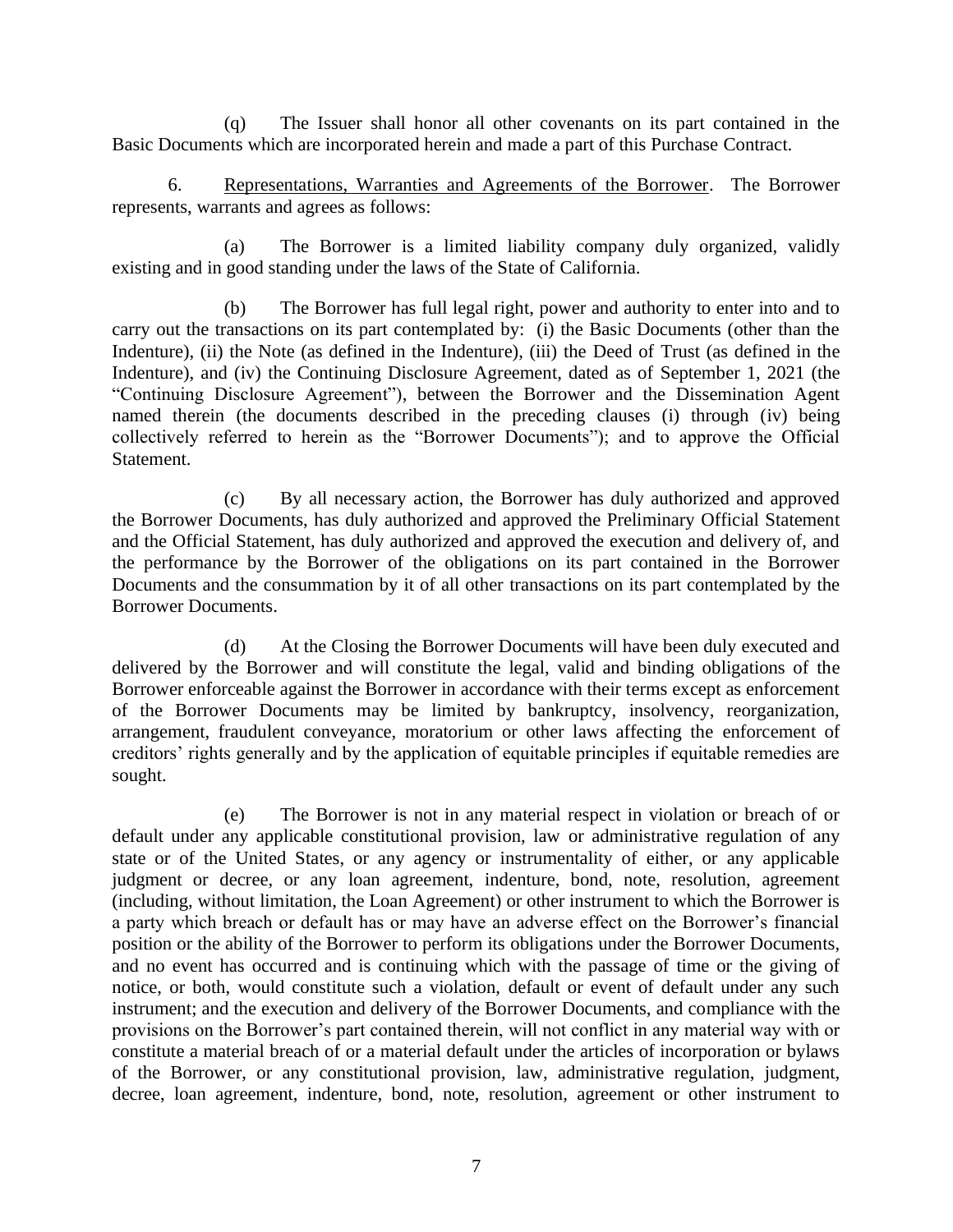which the Borrower is a party nor will any such execution, delivery, adoption or compliance result in the creation or imposition of any lien, charge or other security interest or encumbrance of any nature whatsoever upon any of the property or assets of the Borrower or under the terms of any such law, regulation or instrument, except as may be contemplated or permitted by the Borrower Documents.

(f) All consents or approvals of any trustee or holder of indebtedness of the Borrower, and authorizations, approvals, licenses, permits, consents and orders of any governmental authority, legislative body, board, agency or commission having jurisdiction of the matter which are required for the due authorization by, or which would constitute a condition precedent to or the absence of which would materially adversely affect the due performance by, the Borrower of its obligations under the Borrower Documents have been duly obtained, except for such approvals, consents and orders as may be required under the Blue Sky or securities laws of any state in connection with the offering and sale of the Bonds.

(g) The sole member of the Borrower is an organization described in Section 501(c)(3) of the Internal Revenue Code of 1986, as amended (the "Code"); and the Borrower is exempt from federal income tax under Section 501(a) of the Code, except with respect to any unrelated business income of the Borrower which income is not expected to result from the consummation of any transaction contemplated by the Borrower Documents. Such status is based on a letter of determination from the Internal Revenue Service to the sole member of the Borrower. The sole member of the Borrower is not a private foundation within the meaning of Section 509(a) of the Code; and the sole member of the Borrower at all times will maintain its status as an organization described in Section 501(c)(3) of the Code and its exemption from federal income tax under Section 501(a) of the Code or corresponding provisions of future federal income tax laws. The facts and circumstances which formed the basis of the status of the sole member of the Borrower as an organization described in Section  $501(c)(3)$  of the Code as represented to the Internal Revenue Service continue substantially to exist.

(h) Between the date hereof and the Closing, the Borrower will not, without the prior written consent of the Underwriter, except as described in or contemplated by the Official Statement, incur any material liabilities, direct or contingent, other than in the ordinary course of business.

(i) The Borrower Documents conform to the descriptions thereof contained in the Official Statement.

(j) At or prior to the Closing, the Borrower shall have duly authorized, executed and delivered the Continuing Disclosure Agreement in the form described in the Official Statement.

(k) The Borrower is in full compliance with any prior written continuing disclosure undertakings entered into pursuant to the provisions of Rule 15c2-12(b)(5) of the Securities and Exchange Commission.

(l) As of the date hereof, there is no action, suit, proceeding, inquiry or investigation, notice of which has been served on the Borrower, at law or in equity before or by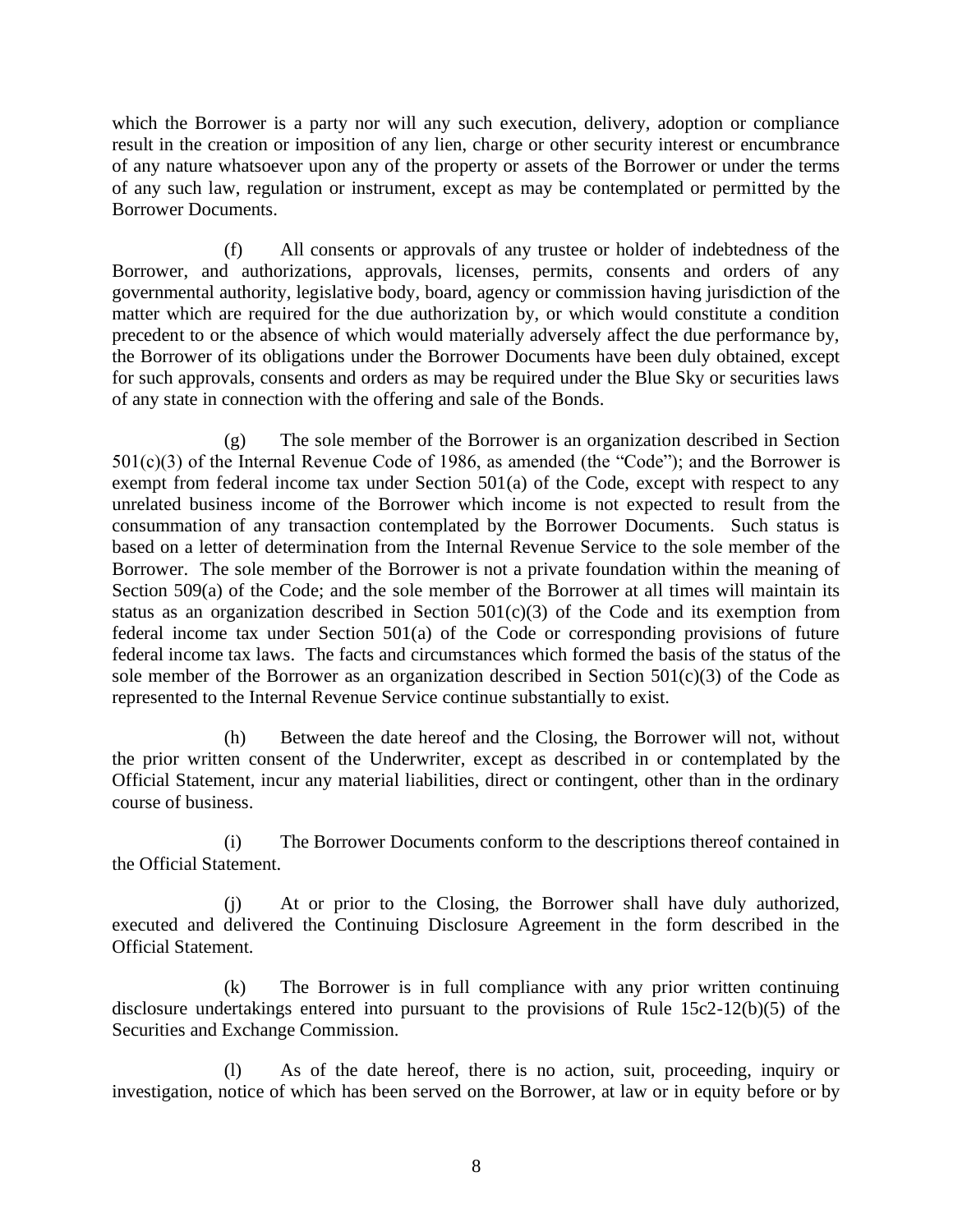any court, government agency, public board or body, pending or to the best knowledge of the officer of the Borrower executing this Purchase Contract after inquiry of all other officers and directors of the Borrower, threatened against the Borrower, in any way contesting or affecting the corporate existence or powers of the Borrower or the titles of its officers to their respective offices, or affecting or seeking to prohibit, restrain or enjoin the sale, issuance or delivery of the Bonds or the pledge of and lien on the Revenues pursuant to the Indenture, or contesting or affecting as to the Borrower the validity or enforceability of the Indenture, the Bonds, the Borrower Documents or contesting the tax-exempt status of interest on the Series A Bonds, or contesting the completeness or accuracy of the Preliminary Official Statement or the Official Statement, or the execution and delivery or performance by the Borrower of the Borrower Documents, or in any way contesting or challenging the consummation of the transactions contemplated hereby or thereby or contesting or affecting the status of the sole member of the Borrower as an organization described in Section 501(c)(3) of the Code or which would subject any income of the Borrower to federal income taxation to such extent as would result in loss of the exclusion from gross income for federal income tax purposes of interest on any of the Series A Bonds under Section 103 of the Code.

(m) The Borrower: (i) is in compliance with all laws, ordinances, governmental rules and regulations to which it is subject and which are material to its properties, operations or finances; and (ii) has obtained all licenses, permits, franchises or other governmental authorizations necessary and material to the ownership of its property or to the conduct of its activities, and agrees to obtain all such licenses, permits, franchises or other governmental authorizations as may be required in the future for its operations in all cases where failure to obtain such licenses, permits, franchises or other governmental authorizations could reasonably be expected to materially and adversely affect the condition (financial or otherwise) of the Borrower or its ability to perform its obligations under the Borrower Documents.

(n) The Borrower will furnish such information, execute such instruments and take such other action in cooperation with the Underwriter as the Underwriter may reasonably request in order (i) to qualify the Bonds for offer and sale under the Blue Sky or other securities laws and regulations of such states and other jurisdictions of the United States as the Underwriter may designate, (ii) to determine the eligibility of the Bonds for investment under the laws of such states and other jurisdictions, and will use its best efforts to continue such qualifications in effect so long as required for the distribution of the Bonds (provided, however, that the Borrower shall not be required to execute a general or special consent to service of process or qualify to do business in connection with any such qualification or determination in any jurisdiction and the Underwriter shall bear all costs in connection with the Borrower's action under (i) and (ii) herein), and (iii) assure or maintain the tax-exempt status of the interest on the Series A Bonds.

(o) As of the date thereof, the Preliminary Official Statement did not, except for the omission of certain information permitted to be omitted in accordance with Rule 15c2-12 of the Securities and Exchange Commission, contain any untrue statement of a material fact or omit to state a material fact necessary to make the statements therein with respect to the Borrower and the Project, in light of the circumstances under which they were made, not misleading.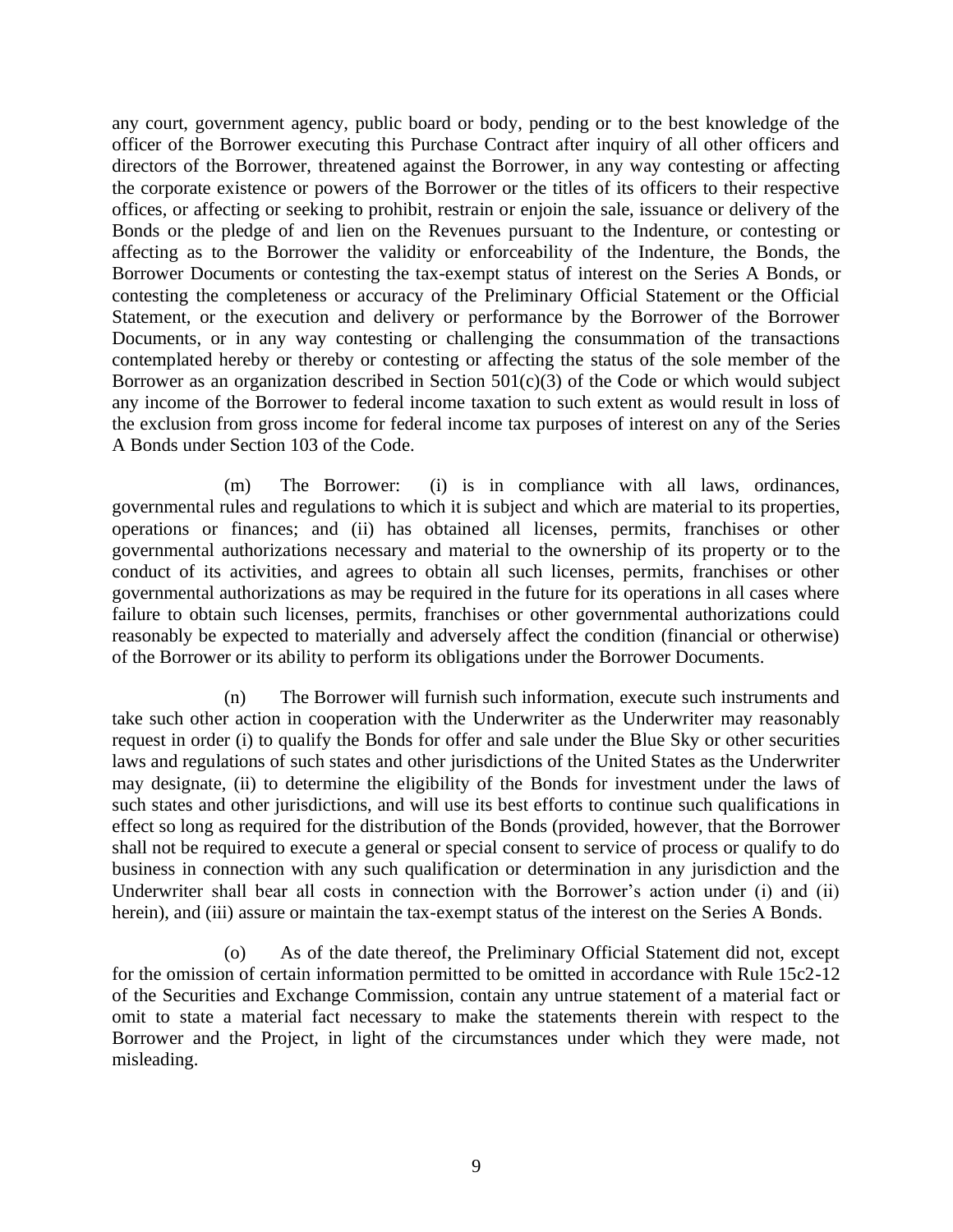(p) The operating and financial data presented in the Official Statement under the headings "THE BORROWER" and "THE PROJECT" present a fair and accurate summary, in all material respects, of the matters set forth therein.

(q) At the time of the Borrower's acceptance hereof, and (unless an event occurs of the nature described in paragraph (s) of this Section (6) at all times subsequent hereto up to and including the date of the Closing, the Official Statement does not and will not contain any untrue statement of a material fact or omit to state a material fact necessary to make the statements therein, in light of the circumstances under which they were made, not misleading; provided, however, that these representations and warranties of the Borrower shall apply only to the information contained in the Official Statement relating to the Borrower or the Project.

(r) If the Official Statement is supplemented or amended pursuant to paragraph (s) of this Section 6, at the time of each supplement or amendment thereto and (unless subsequently again supplemented or amended pursuant to such paragraph) at all times subsequent thereto up to and including the date of the Closing, the Official Statement as so supplemented or amended will not contain any untrue statement of a material fact or omit to state a material fact necessary to make the statements therein, in light of the circumstances under which they were made, not misleading; provided, however, that these representations and warranties of the Borrower shall apply only to the information contained in the Official Statement relating to the Borrower or the Project.

(s) If between the date of this Purchase Contract and that date which is 25 days after the end of the underwriting period (as determined in accordance with Section 7 hereof) any event known to the Borrower shall occur affecting the Borrower or the Project which might adversely affect the marketability of the Bonds or the market prices thereof, or which might cause an Official Statement, as then supplemented or amended, to contain any untrue statement of a material fact or to omit to state a material fact necessary to make the statements therein, in light of the circumstances under which they were made, not misleading, the Borrower shall notify the Underwriter thereof, and if in the opinion of the Underwriter such event requires the preparation and publication of a supplement or amendment to the Official Statement, the Borrower will, at the expense of the Borrower, prepare and furnish to the Underwriter a reasonable number of copies of such supplement to, or amendment of, the Official Statement in a form and in a manner approved by the Underwriter.

(t) The Borrower will refrain from taking any action, or permitting any action to be taken, with regard to which the Borrower may exercise control, that results in the loss of the tax-exempt status of the interest on the Series A Bonds.

(u) Any certificate signed by any officer of the Borrower and delivered to the Underwriter pursuant to any Borrower Document or otherwise contemplated thereby shall be deemed a representation and warranty by the Borrower to the Underwriter as to the statements made therein.

(v) The Borrower is in compliance with all laws, ordinances, governmental rules and regulations to which it is subject and which are material to its properties, operations or finances or status as an organization described in Section  $501(c)(3)$  of the Code.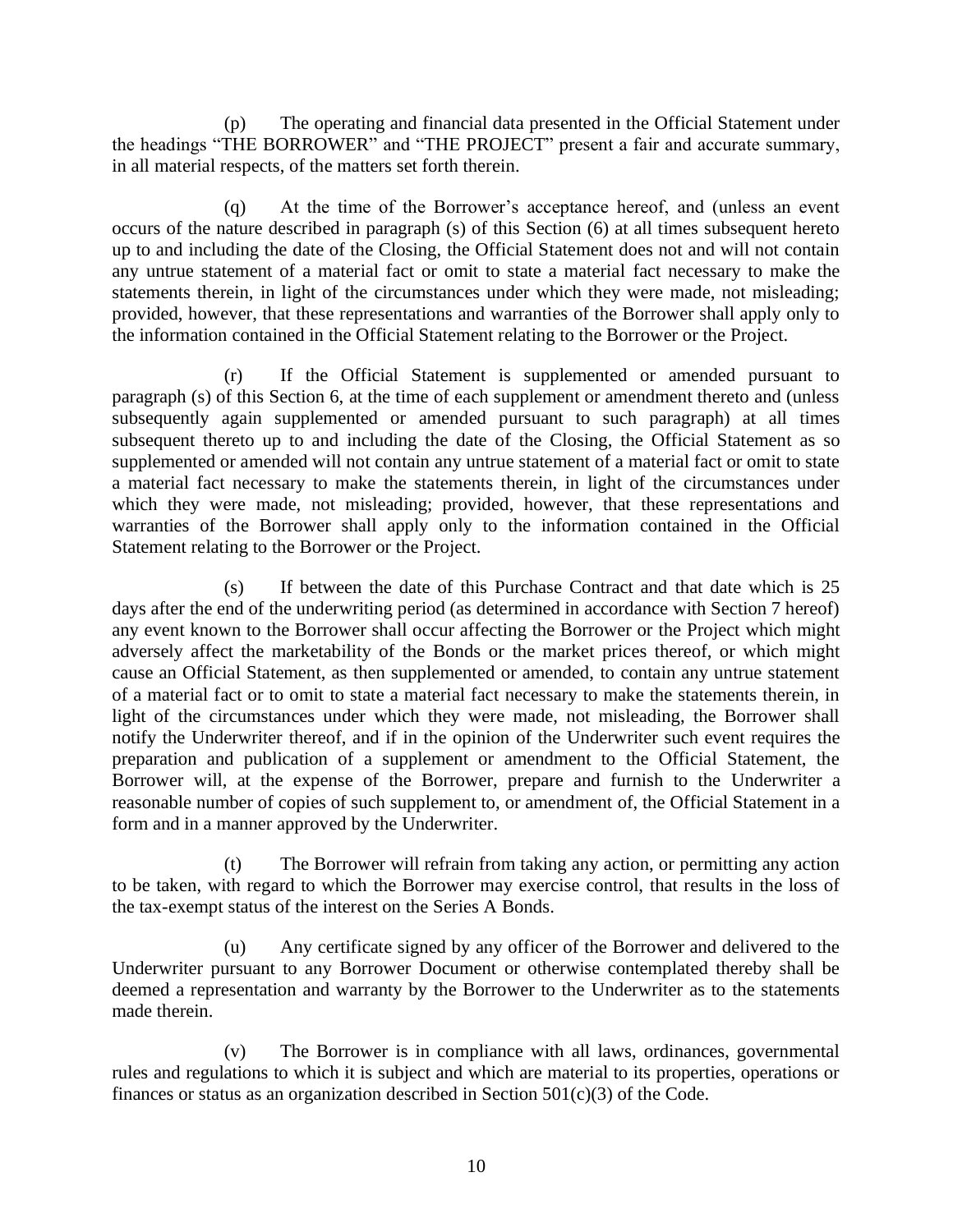7. Determination of End of the Underwriting Period. For purposes of this Purchase Contract, the End of the Underwriting Period for the Bonds shall mean the earlier of (a) the day of the Closing unless the Issuer and the Borrower have been notified in writing by the Underwriter, on or prior to the day of the Closing, that the "end of the underwriting period" for the Bonds for all purposes of Rule 15c2-12 of the Securities and Exchange Commission promulgated under the Securities Exchange Act of 1934 (the "Rule") will not occur on the day of the Closing, or (b) the date on which notice is given to the Issuer and the Borrower by the Underwriter in accordance with the following sentence. In the event that the Underwriter has given notice to the Issuer and the Borrower pursuant to clause (a) above that the "end of the underwriting period" for the Bonds will not occur on the day of the Closing, the Underwriter agrees to notify the Issuer and the Borrower in writing as soon as practicable following the "end of the underwriting period" for the Bonds for all purposes of the Rule.

8. Closing. At 8:00 a.m., Los Angeles time, on September 15, 2021, or on such earlier or later date as may be mutually agreed upon by the Issuer, the Borrower and the Underwriter, the Issuer will, subject to the terms and conditions hereof, cause the Trustee to deliver to The Depository Trust Company ("DTC") in New York, New York, on behalf of the Underwriter, the Bonds in definitive form, duly executed by the Trustee, together with the other documents hereinafter mentioned, and the Underwriter will accept such delivery and will pay the purchase price of the Bonds as set forth in paragraph 1 hereof by delivering Federal or other immediately available funds in the amount of such purchase price to the Trustee. The Bonds shall be prepared in fully registered form without coupons in authorized denominations and shall be registered in the name of Cede & Co.

9. Closing Conditions. The Underwriter has entered into this Purchase Contract in reliance upon the representations and warranties of the Issuer and the Borrower contained herein, and in reliance upon the representations and warranties to be contained in the documents and instruments to be delivered at the Closing and upon the performance by the Issuer and the Borrower of their respective obligations hereunder, both as of the date hereof and as of the date of the Closing. Accordingly, the Underwriter's obligations under this Purchase Contract to purchase, to accept delivery of and to pay for the Bonds shall be conditioned upon the performance by the Issuer and the Borrower of their obligations to be performed hereunder and under such documents and instruments at or prior to the Closing, and shall also be subject to the following additional conditions:

(a) The representations and warranties of the Issuer and the Borrower contained herein shall be true, complete and correct on the date hereof and on and as of the date of the Closing, as if made on the date of the Closing;

(b) At the time of the Closing, the Indenture shall be in full force and effect in accordance with its terms and shall not have been amended, modified or supplemented and the Official Statement shall not have been supplemented or amended, except in any such case as may have been agreed to by the Underwriter;

(c) At the time of the Closing, all necessary official action of the Issuer, the Borrower and of the other parties thereto relating to the Borrower Documents shall have been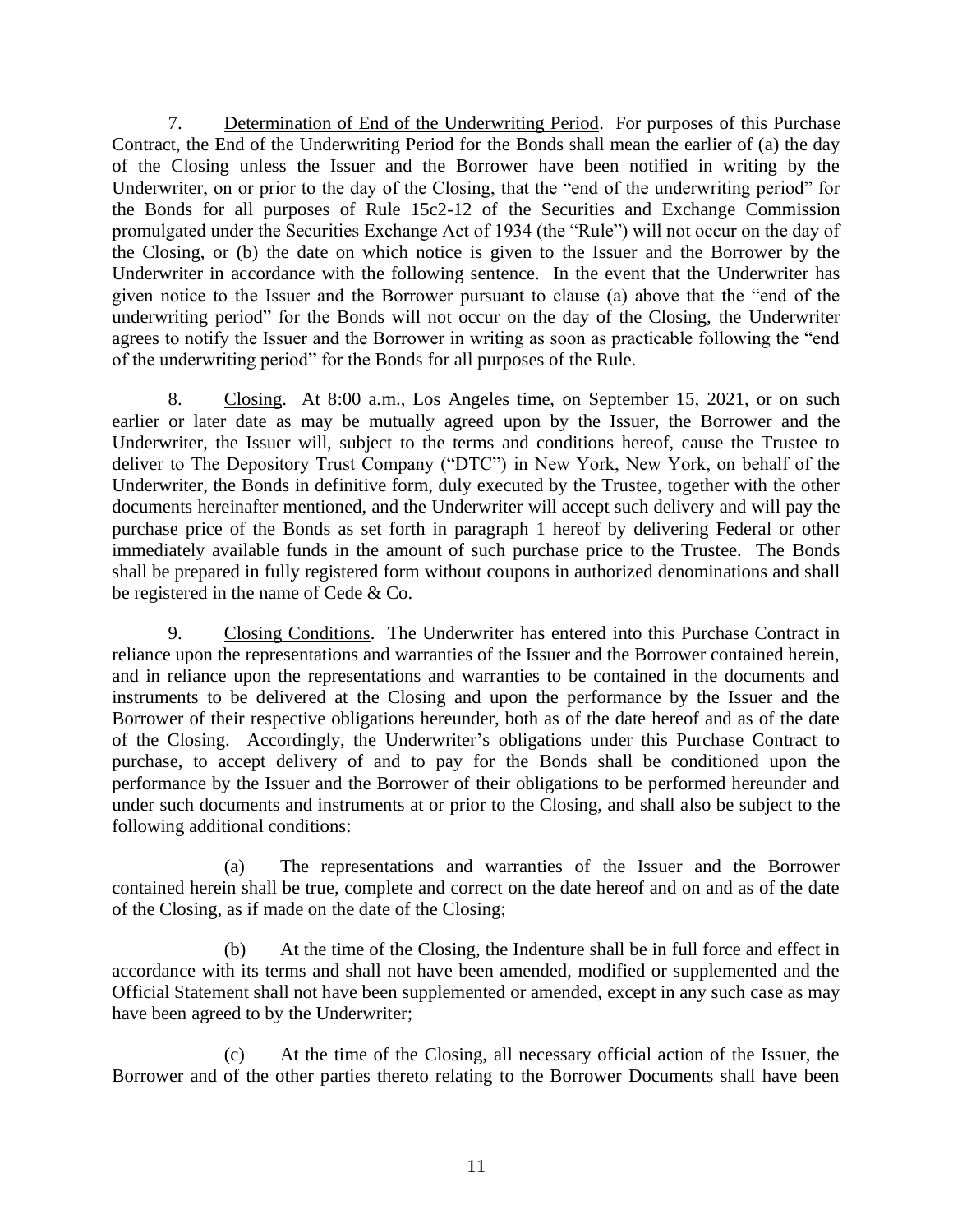taken and shall be in full force and effect and shall not have been amended, modified or supplemented in any material respect;

(d) Subsequent to the date hereof, there shall not have occurred any change in or affecting particularly the Issuer, the Borrower or the Bonds, as the foregoing matters are described in the Official Statement, which in the reasonable opinion of the Underwriter materially impairs the investment quality of the Bonds;

(e) At or prior to the Closing, the Underwriter shall have received copies of each of the following documents:

> (1) The Official Statement and each supplement or amendment, if any, thereto, executed by an authorized officer of the Issuer;

(2) A copy of the Indenture, executed by the Issuer and the Trustee;

(3) A copy of the Loan Agreement, executed by the Borrower, the Trustee and the Issuer;

(4) A copy of the Regulatory Agreement, executed by the Borrower, the Trustee and the Issuer, and a copy of the Oversight Agreement, executed by the Borrower, the Issuer and the Oversight Agent;

(5) A copy of the Deed of Trust, executed by the Borrower;

(6) A copy of the Continuing Disclosure Agreement, executed by the Borrower and the Dissemination Agent, substantially in the form described in the Official Statement;

(7) Certificates of the Issuer and the Borrower, respectively, with respect to the matters described in Sections 5 and 6 hereof, and in paragraphs (a), (b), (c) and (d) of this Section 9;

(8) An Opinion (the "Final Approving Legal Opinion"), dated the date of the Closing and addressed to the Issuer, of Gilmore & Bell, P.C., Bond Counsel, substantially in the form set forth in Appendix C to the Official Statement, accompanied by a reliance letter from Bond Counsel to the effect that such opinions may be relied upon by the Underwriter with the same effect as if such opinions were addressed to them;

(9) An opinion, dated the date of the Closing and addressed to the Underwriter of Bond Counsel, in substantially the form attached hereto as Exhibit  $B$ :

(10) An opinion or opinions of counsel to the Borrower, dated the date of the Closing and addressed to the Underwriter, in substantially the form attached hereto as Exhibit C;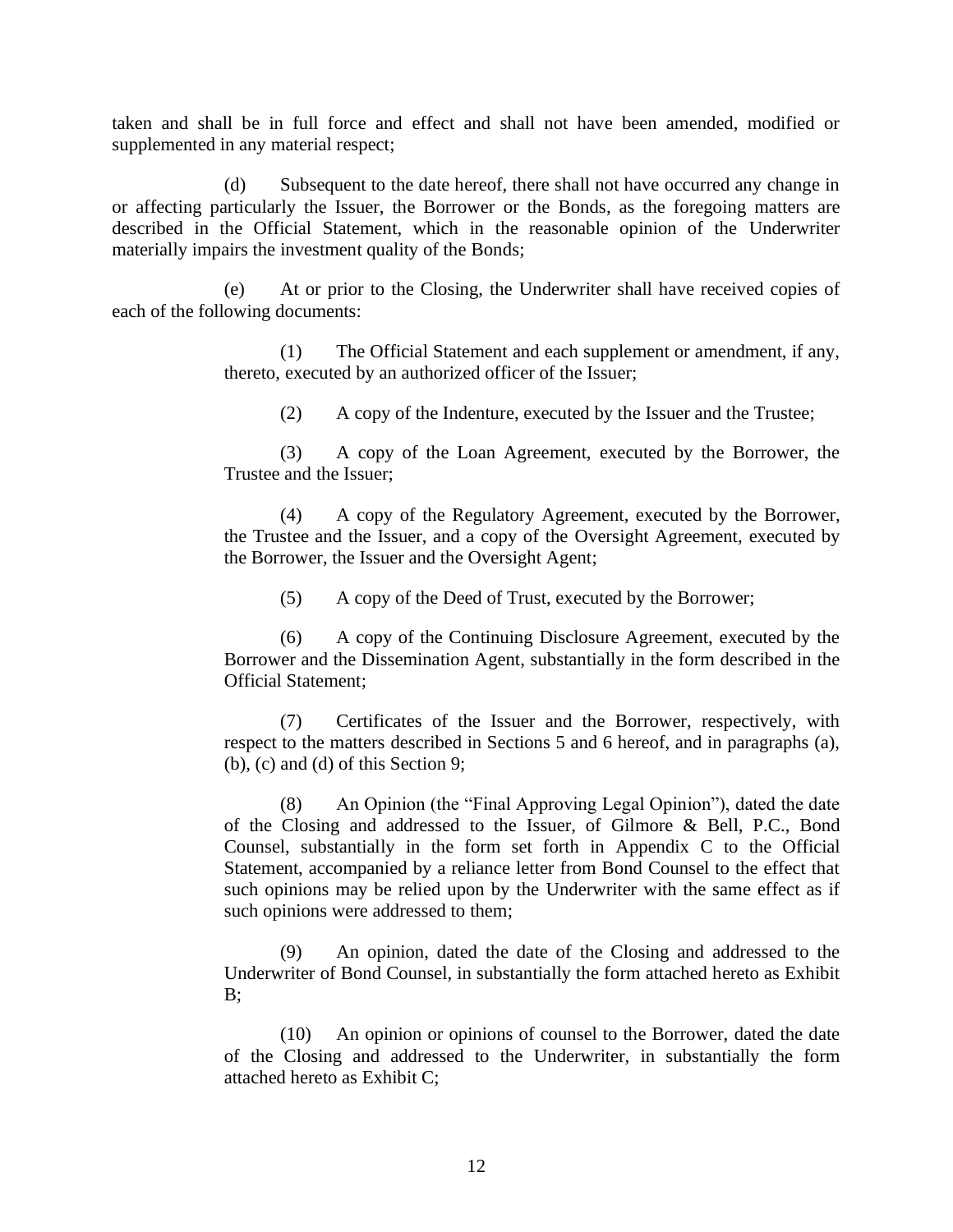(11) An opinion, dated the date of the Closing and addressed to the Underwriter, of the Issuer's Counsel, in substantially the form attached hereto as Exhibit D;

(12) A certificate of the Trustee, to the effect that:

(i) Due Organization and Existence - the Trustee is duly organized and existing as a national banking association in good standing under the laws of the United States having the full power and authority to enter into and perform its duties under the Indenture, the Loan Agreement and the Regulatory Agreement and to authenticate and deliver the Bonds to the Underwriter pursuant to the terms of the Indenture;

(ii) Due Authorization; Valid and Binding Obligations - the Trustee is duly authorized to enter into the Indenture, the Loan Agreement and the Regulatory Agreement and to authenticate and deliver the Bonds; and

(iii) No Conflict - to the best of the knowledge of the Trustee, after due investigation, the execution and delivery by the Trustee of the Indenture, the Loan Agreement and the Regulatory Agreement and compliance with the terms thereof, and the authentication and delivery of the Bonds, will not, in any material respect, conflict with, or result in a violation or breach of, or constitute a default under, any loan agreement, indenture, bond, note, resolution or any other agreement or instrument to which the Trustee is a party or by which it is bound, or any law or any rule, regulation, order or decree of any court or governmental agency or body having jurisdiction over the Trustee or any of its activities or properties, or (except with respect to the lien of the Indenture) result in the creation or imposition of any lien, charge or other security interest or encumbrance of any nature whatsoever upon any of the property or assets of the Trustee;

(13) An opinion of counsel to the Trustee, to the effect that:

(i) Due Organization and Existence - the Trustee has been duly organized and is validly existing and in good standing as a national banking association under the laws of the United States with full corporate power to undertake the trusts of the Indenture, and to perform the obligations of the Trustee under the Loan Agreement and the Regulatory Agreement;

(ii) Corporate Action - the Trustee has duly authorized, executed and delivered the Indenture, the Loan Agreement and the Regulatory Agreement, and by all proper corporate action has authorized the acceptance of the duties and obligations of the Trustee under the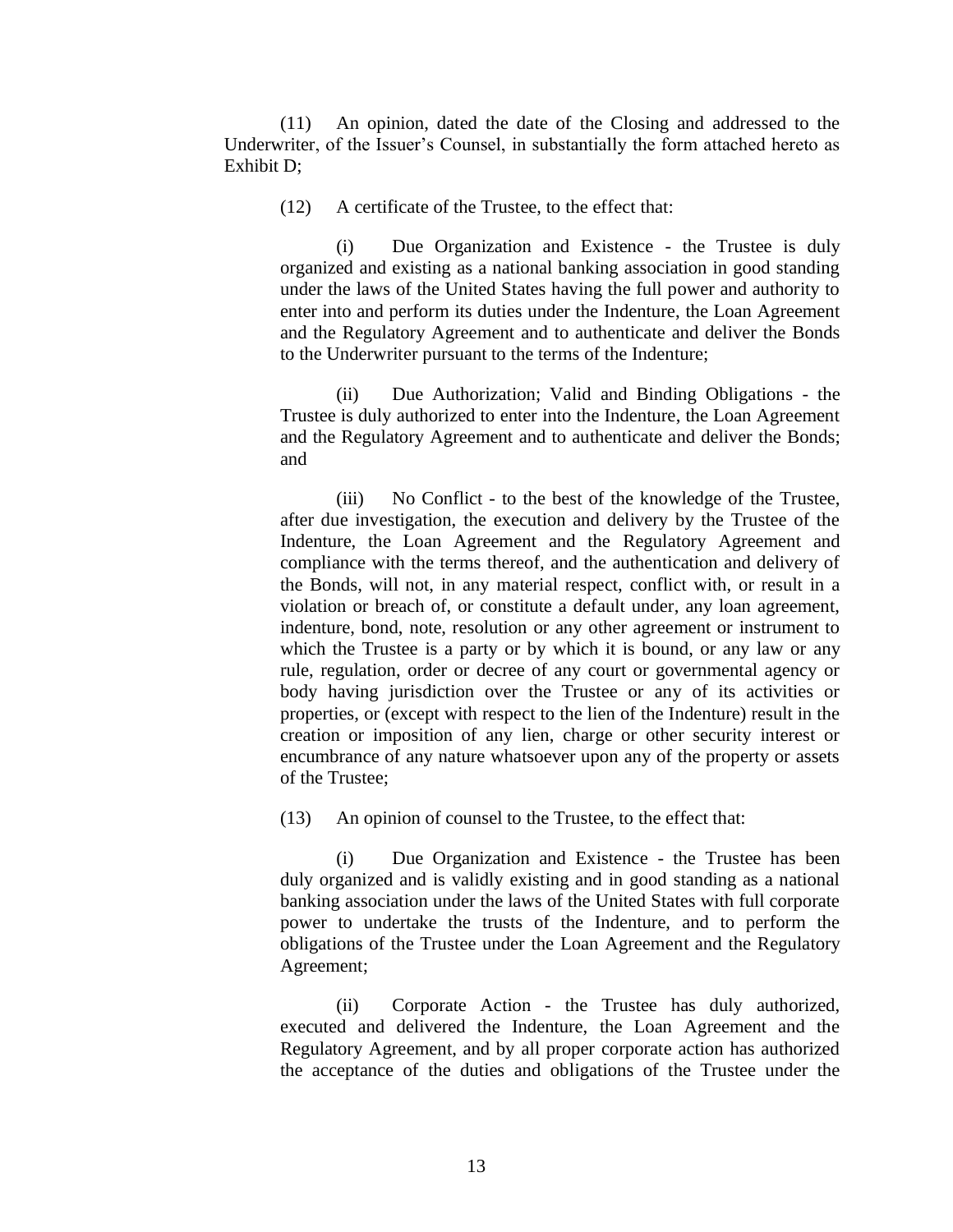Indenture, the Loan Agreement and the Regulatory Agreement and to authorize in such capacity the authentication and delivery of the Bonds;

(iii) Due Authorization, Execution and Delivery - assuming due authorization, execution and delivery by the Issuer and the Borrower, as applicable, the Indenture, the Loan Agreement and the Regulatory Agreement are the valid, legal and binding agreements of the Trustee, enforceable in accordance with their respective terms, except as such enforcement may be limited by bankruptcy, insolvency, reorganization or other similar laws affecting the enforcement of creditors' rights in general and by general equity principles (regardless of whether such enforcement is considered in a proceeding in equity or at law);

(iv) Consents - exclusive of federal or state securities laws and regulations, to the best of such counsel's knowledge after reasonable inquiry and investigation, other than routine filings required to be made with governmental agencies in order to preserve the Trustee's authority to perform a trust business (all of which routine filings such counsel believes, after reasonable inquiry and investigation, to have been made), no consent, approval, authorization or other action by any governmental or regulatory authority having jurisdiction over the Trustee is or will be required for the execution and delivery by the Trustee of the Indenture or the execution and delivery of the Bonds; and

(v) No Litigation - to the best of such counsel's knowledge, there is no litigation pending or threatened against or affecting the Trustee to restrain or enjoin the Trustee's participation in, or in any way contesting the powers of the Trustee with respect to the transactions contemplated by the Bonds, the Regulatory Agreement, the Loan Agreement and the Indenture;

(14) A copy of the general resolution of the Trustee authorizing the execution and delivery of certain documents by certain officers of the Trustee, which resolution authorizes the execution and delivery of the Indenture, the Loan Agreement and the Regulatory Agreement, and the authentication and delivery of the Bonds;

(15) Transcripts of all proceedings relating to the authorization and issuance of the Bonds certified by the Secretary of the Issuer;

(16) An executed Tax Certificate of the Issuer with respect to the Bonds in form and substance acceptable to Bond Counsel;

(17) The written consent of John P. Neet, MAI (the "Appraiser") to use the appraisals of the Project and excerpts therefrom in the Preliminary Official Statement and the Official Statement, along with a certificate of the Appraiser to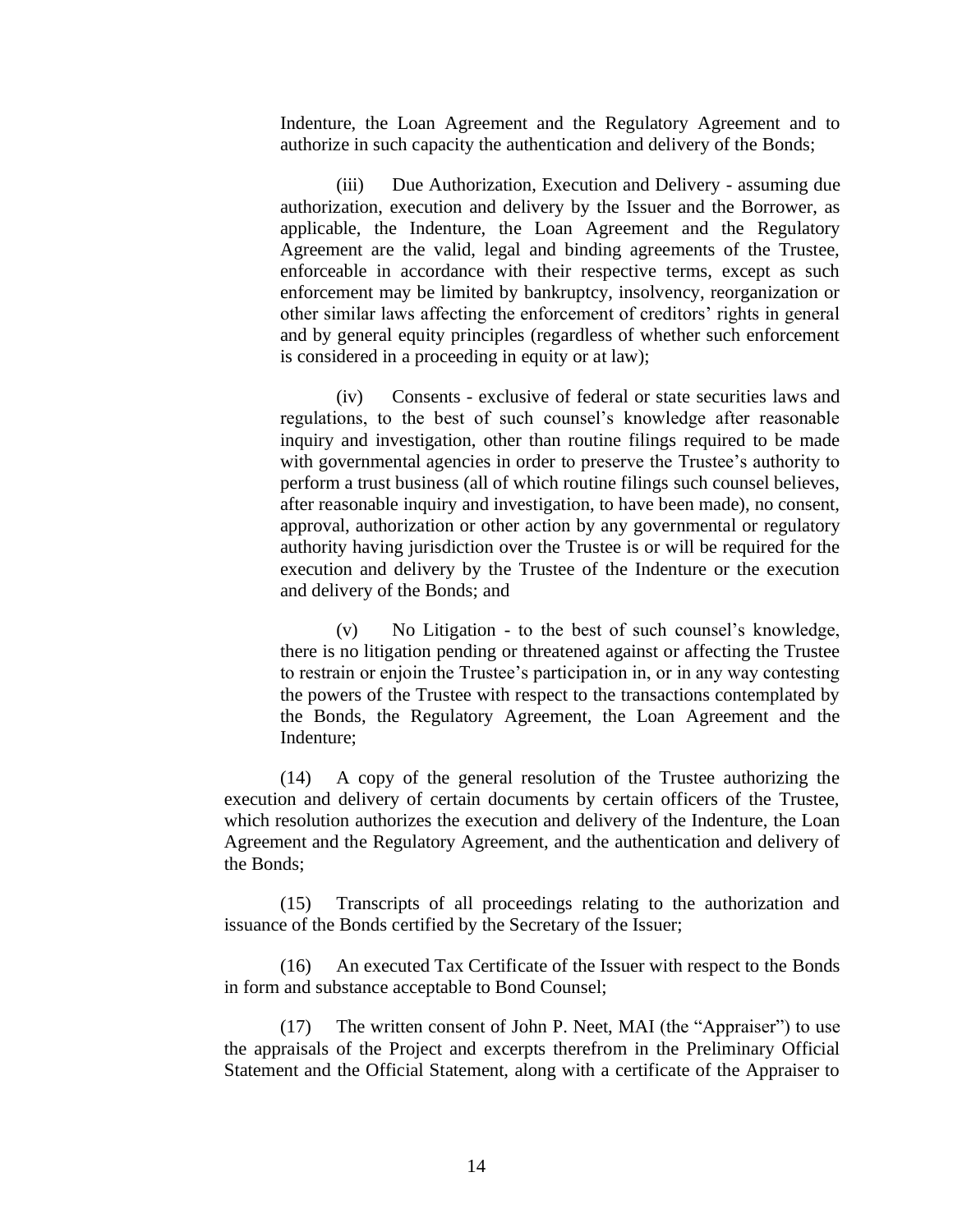the effect that the information with respect to the appraisals in the Preliminary Official Statement and the Official Statement are accurate;

(18) A rating letter from Standard & Poor's Rating Services confirming its rating of "  $\cdots$  on the Bonds;

(19) Evidence that all insurance for the Project required under the Borrower Documents is in full force and effect;

(20) Such additional legal opinions, certificates, instruments and other documents as the Underwriter may reasonably request to evidence the truth and accuracy, as of the date hereof and as of the date of the Closing, of the Issuer's and the Borrower's representations and warranties contained herein and of the statements and information contained in the Official Statement and the due performance or satisfaction by the Issuer and the Borrower on or prior to the date of the Closing of all the agreements then to be performed and conditions then to be satisfied by it.

All the opinions, letters, certificates, instruments and other documents mentioned above or elsewhere in this Purchase Contract shall be deemed to be in compliance with the provisions hereof if, but only if, they are in form and substance satisfactory to Bond Counsel and the Underwriter. The opinions and agreements set forth as exhibits hereto and as appendices to the Official Statement shall be deemed satisfactory provided they are substantially in the form of such attached exhibits or appendices.

If the Issuer or the Borrower shall be unable to satisfy the conditions to the obligations of the Underwriter to purchase, to accept delivery of and to pay for the Bonds contained in this Purchase Contract, or if the obligations of the Underwriter to purchase, to accept delivery of and to pay for the Bonds shall be terminated for any reason permitted by this Purchase Contract, this Purchase Contract shall terminate and none of the Underwriter, the Issuer or the Borrower shall be under any further obligation hereunder.

10. Termination. The Underwriter shall have the right to terminate the Underwriter's obligations under this Purchase Contract to purchase, to accept delivery of and to pay for the Bonds by notifying the Issuer and the Borrower, in writing or by telegram, of its election to do so, if, after the execution hereof and prior to the Closing: (a) the United States has become engaged in hostilities which have resulted in a declaration of war or a national emergency; (b) there shall have occurred the declaration of a general banking moratorium by any authority of the United States or the States of New York or California; (c) an event shall have occurred or been discovered as described in paragraph (m) of Section 5 or paragraph(s) of Section 6 hereof which in the opinion of the Underwriter requires the preparation and publication of disclosure material or a supplement or amendment to the Official Statement; (d) any legislation, ordinance, rule or regulation shall be introduced in, or be enacted by any governmental body, department or agency in the State of California, or a decision by any court of competent jurisdiction within the State of California shall be rendered which, in the Underwriter's reasonable opinion, materially adversely affects the market price of the Bonds; (e) legislation shall be introduced, by amendment or otherwise, or be enacted by the House of Representatives or the Senate of the Congress of the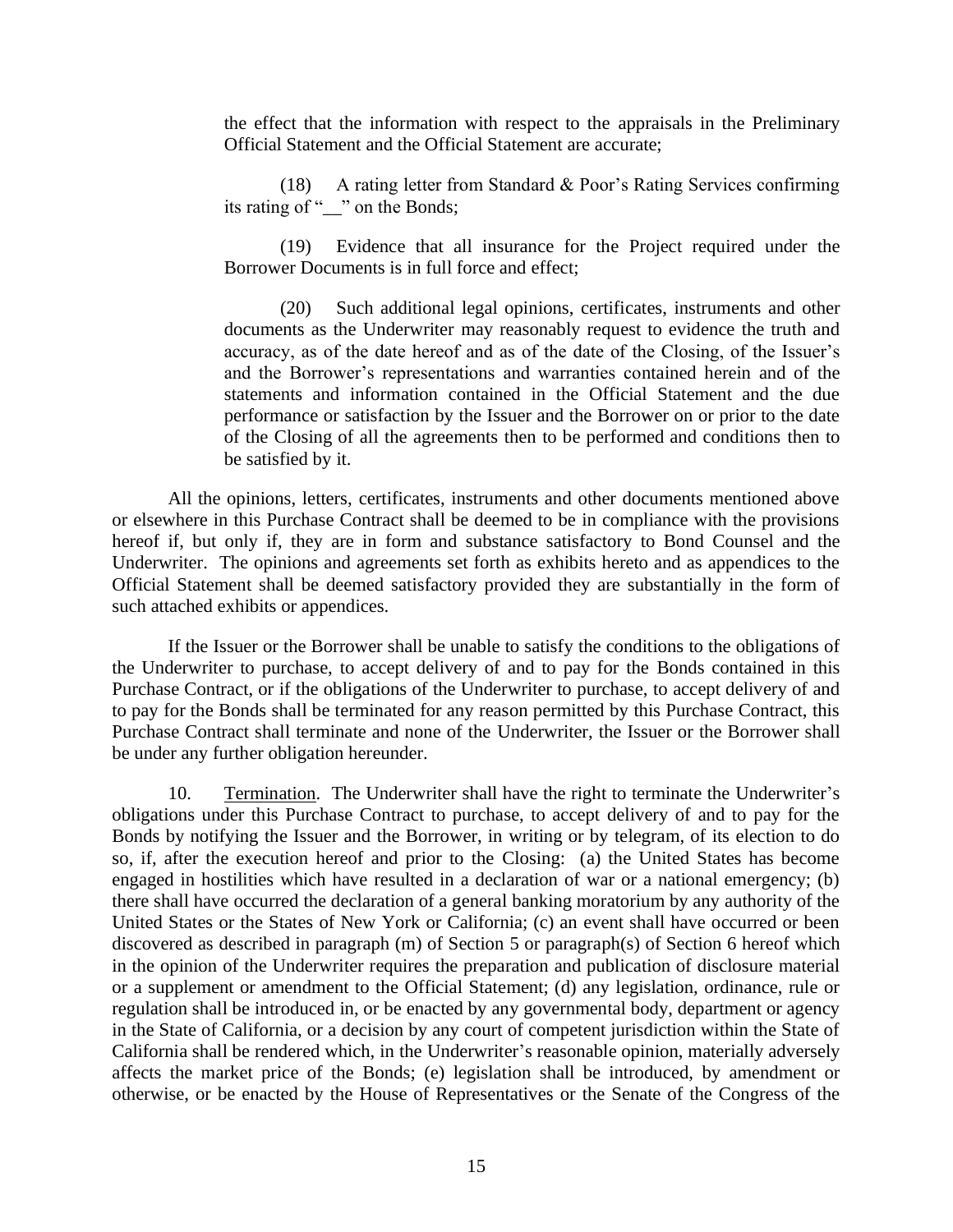United States, or a decision by a court of the United States shall be rendered, or a stop order, ruling, regulation or official statement by or on behalf of the Securities and Exchange Commission or other governmental agency having jurisdiction of the subject matter shall be made or proposed, to the effect that the issuance, offering or sale of obligations of the general character of the Bonds, or the Bonds, as contemplated hereby or by the Official Statement, is or would be in violation of any provision of the Securities Act of 1933, as amended and as then in effect, or the Securities Exchange Act of 1934, as amended and as then in effect, or the Trust Indenture Act of 1939, as amended and as then in effect, or with the purpose or effect of otherwise prohibiting the issuance, offering or sale of obligations of the general character of the Bonds or the Bonds, as contemplated hereby or by the Official Statement; (f) additional material restrictions not in force as of the date hereof shall have been imposed upon trading in securities generally by any governmental authority or by any national securities exchange; (g) the New York Stock Exchange, or other national securities exchange or association or any governmental authority, shall impose as to the Bonds, or obligations of the general character of the Bonds, any material restrictions not now in force, or increase materially those now in force, with respect to the extension of credit by or the charge to the net capital requirements of broker-dealers; (h) trading in securities on the New York Stock Exchange or the American Stock Exchange shall have been suspended or limited or minimum prices have been established on either such exchange; (i) any action shall have been taken by any government in respect of its monetary affairs which, in the reasonable opinion of the Underwriter, has a material adverse effect on the United States securities market; or (j) Circular 230 of the Department of the Treasury is amended, with an effective date prior to the Closing Date, in a form which would make it impracticable, in the reasonable opinion of the Underwriter, for the Underwriter to sell the Bonds at the prices set forth herein.

If this Purchase Contract shall be terminated pursuant to Section 9 or this Section 10, or if the purchase provided for herein is not consummated because any condition to the Underwriter's obligation hereunder is not satisfied or because of any refusal, inability or failure on the part of the Issuer or the Borrower to comply with any of the terms or to fulfill any of the conditions of this Purchase Contract, or if for any reason the Issuer or the Borrower shall be unable to perform all of their respective obligations under this Purchase Contract, then neither the Issuer nor the Borrower shall be liable to the Underwriter for damages on account of loss of anticipated profits arising out of the transactions covered by this Purchase Contract.

11. Payment of Costs and Expenses. (a) From the proceeds of the Bonds and funds available to the Borrower there shall be paid all costs and expenses incident to the sale and delivery of the Bonds to the Underwriter, including, but not limited to: (i) the fees and expenses of the Issuer, the Issuer's Counsel, the Oversight Agent, the Underwriter and Disclosure Counsel; (ii) the fees and expenses of the Borrower and its Counsel; (iii) the fees and expenses of Bond Counsel; (iv) all costs and expenses incurred in connection with the preparation and printing of the Bonds; (v) all expenses in connection with the preparation, printing, distribution and delivery of the Preliminary Official Statement, the Official Statement and any amendment or supplement thereto; and (vi) the fees and expenses of the Trustee and its counsel.

(b) The Underwriter shall pay all advertising expenses in connection with the public offering of the Bonds and all other expenses incurred by them in connection with their public offering and distribution of the Bonds.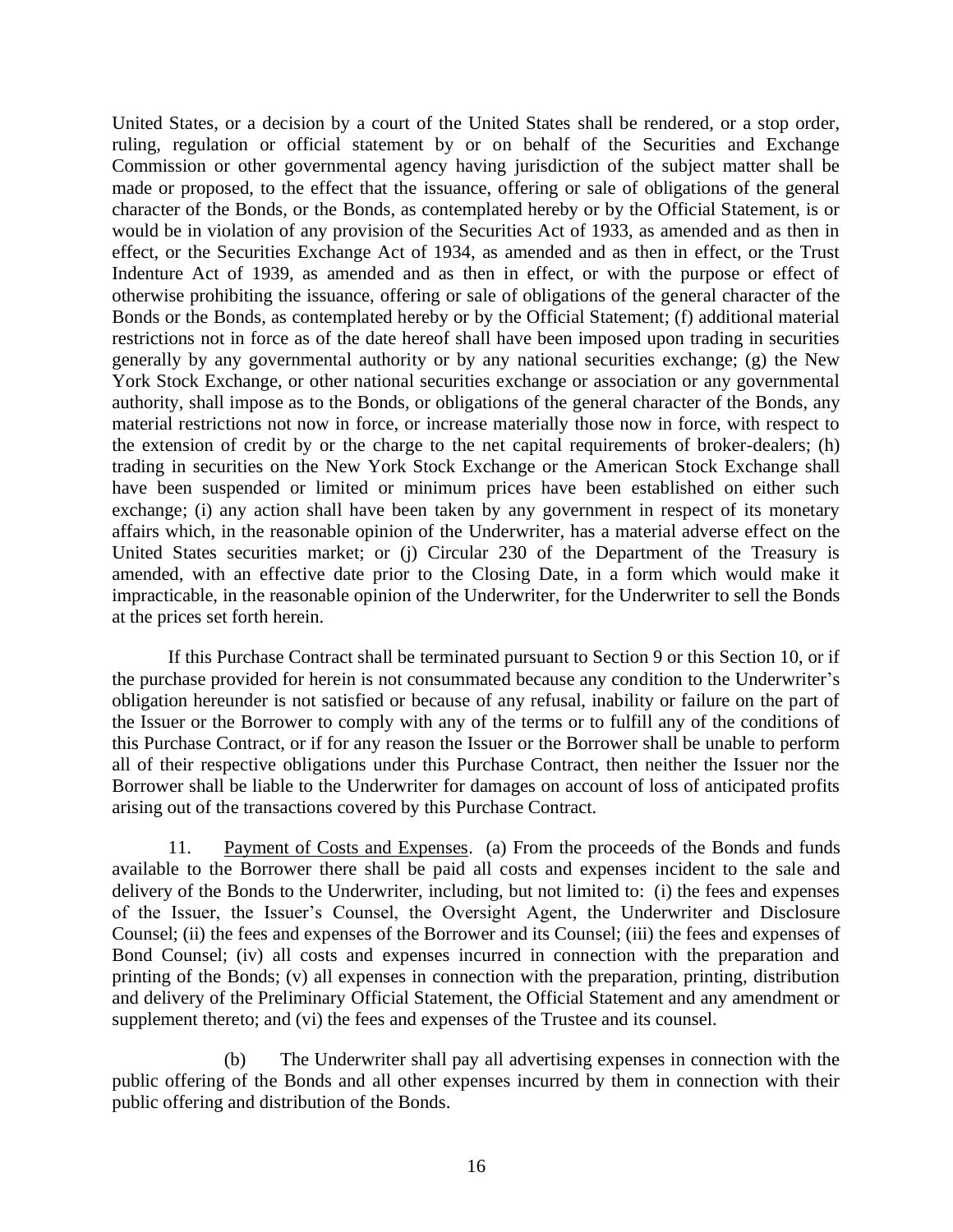12. Representations, Warranties and Agreements to Survive Delivery. The representations, warranties, agreements and other statements of the Issuer, the Borrower and the Underwriter or their officers set forth in, or made pursuant to, this Purchase Contract will remain operative and in full force and effect regardless of any investigation made by or on behalf of the Issuer, the Borrower or the Underwriter or any controlling person and will survive delivery of and payment for the Bonds.

13. Notices. Any notice or other communication to be given under this Purchase Contract may be given by delivering the same in writing:

| To the Issuer:      | <b>Independent Cities Finance Authority</b><br>Post Office Box 6740<br>Lancaster, California 93539-6740 |
|---------------------|---------------------------------------------------------------------------------------------------------|
|                     | <b>Attention: Executive Director</b>                                                                    |
| To the Borrower:    | Millennium Housing LLC<br>611 Anton Blvd., Suite 809<br>Costa Mesa, CA 92626<br>Attention: George Turk  |
| To the Underwriter: | Newcomb Williams Financial Group,<br>1254 Hoover St.<br>Carlsbad, CA 92008<br>Attention: Pamela Newcomb |
|                     | and                                                                                                     |
|                     | Stinson Securities, LLC                                                                                 |

220 Sansome Street, Suite 1330 San Francisco, California 94104 Attention: Lonnie Odom

14. Parties in Interest. This Purchase Contract is made solely for the benefit of the Issuer, the Borrower and the Underwriter (including the successors or assigns of the Underwriter) and no other person shall acquire or have any right hereunder or by virtue hereof. All of the Issuer's and the Borrower's representations, warranties and agreements contained in this Purchase Contract shall remain operative and in full force and effect, regardless of: (i) any investigations made by or on behalf of the Underwriter; (ii) delivery of and payment for the Bonds pursuant to this Purchase Contract; and (iii) any termination of this Purchase Contract.

15. Effectiveness. This Purchase Contract shall become effective upon the execution of the acceptance hereof by the Issuer and the Borrower and shall be valid and enforceable from and after the time of such acceptance.

16. Headings. The headings of the sections of this Purchase Contract are inserted for convenience only and shall not be deemed to be a part hereof.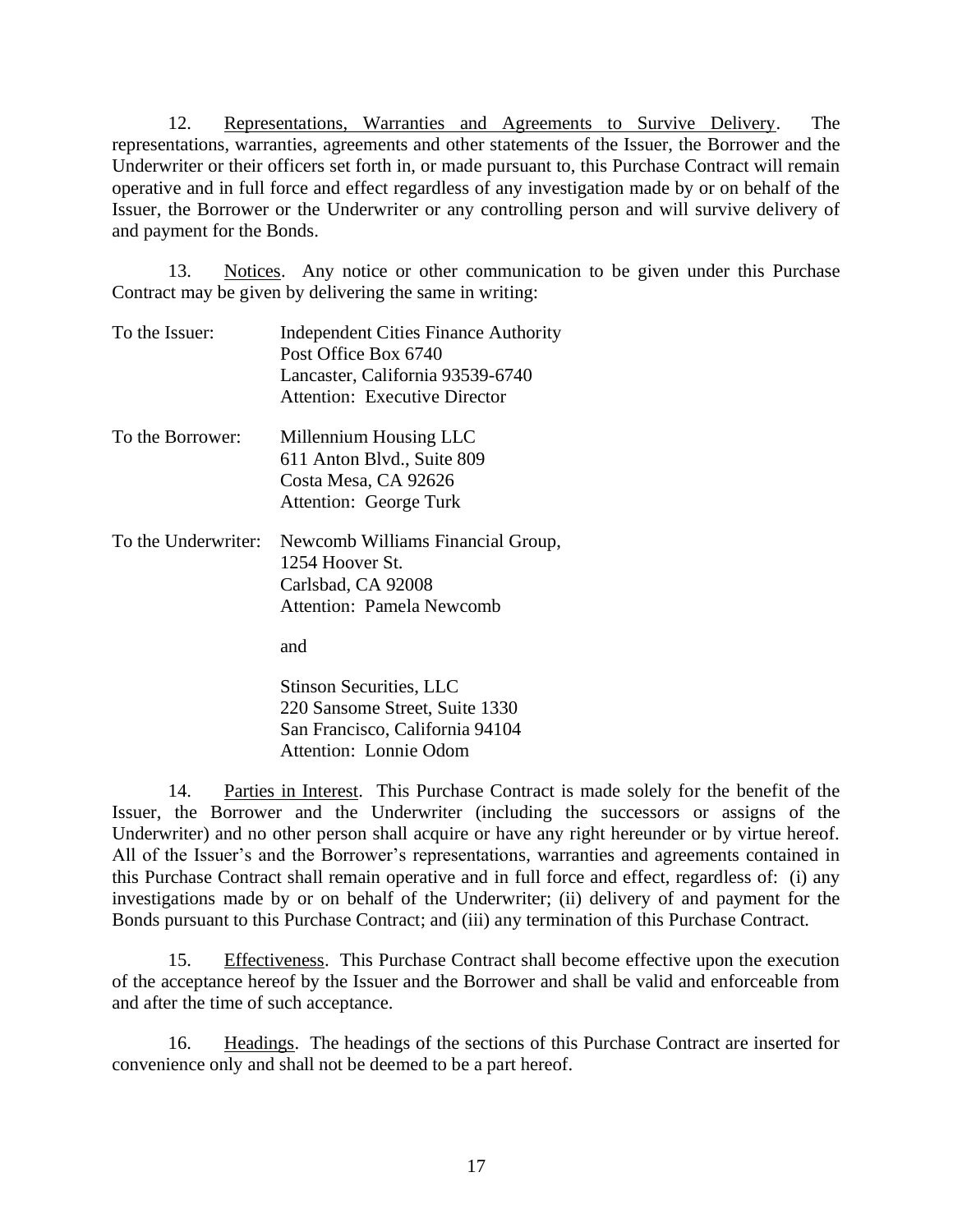17. Governing Law. This Purchase Contract shall be construed in accordance with the laws of the State of California, applicable to contracts made and performed in such State.

18. Counterparts. This Purchase Contract may be executed in any number of counterparts, all of which shall constitute one and the same instrument, and each of which shall be deemed to be an original.

[Remainder of page left intentionally blank]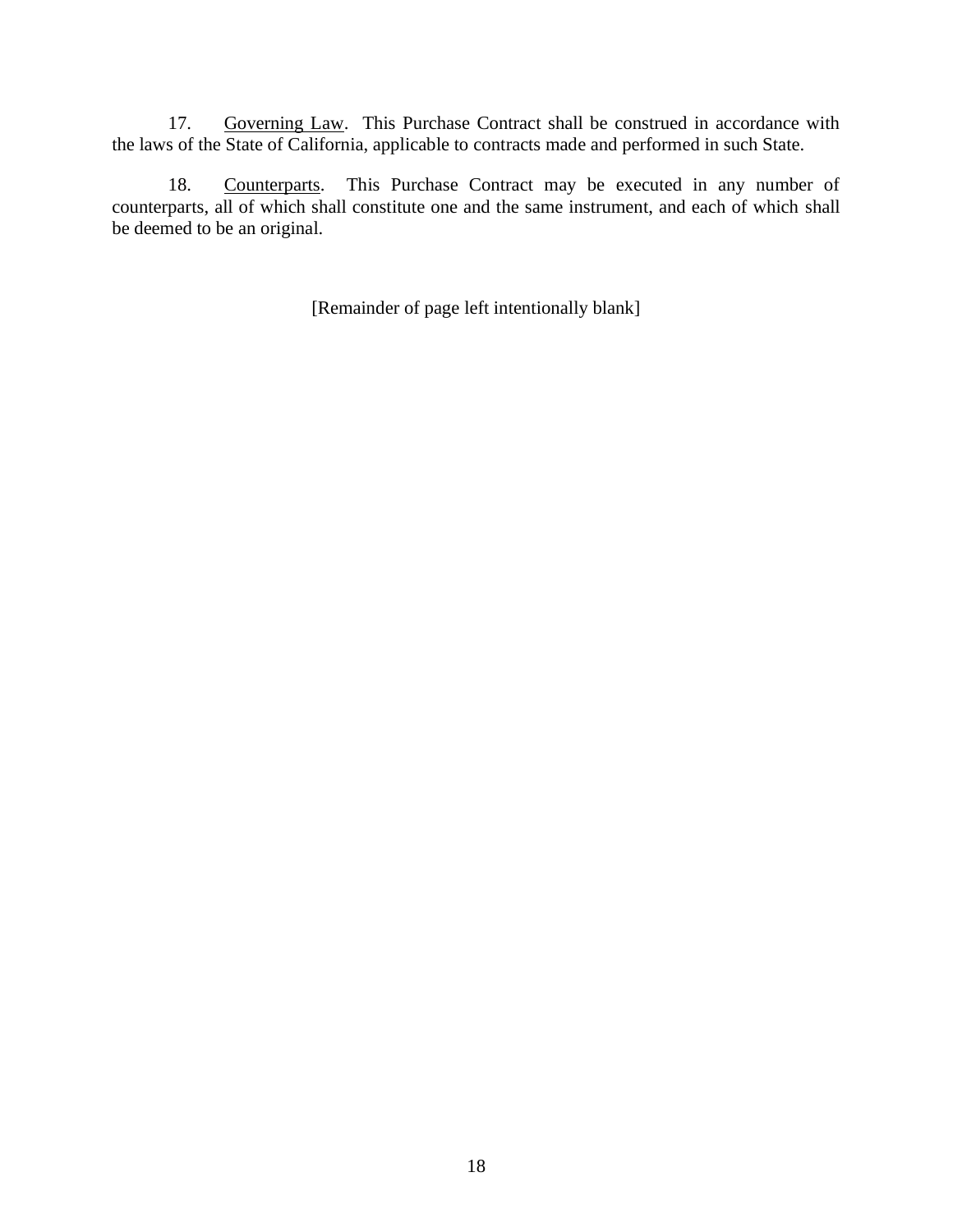If the foregoing is in accordance with your understanding of the Purchase Contract please sign and return to us the enclosed duplicate copies hereof, whereupon it will become a binding agreement among the Issuer, the Borrower and the Underwriter in accordance with its terms.

Very truly yours,

NEWCOMB WILLIAMS FINANCIAL GROUP, Securities offered through Stinson Securities, LLC

By: NEWCOMB WILLIAMS FINANCIAL **GROUP** 

Pamela Newcomb, President

By: STINSON SECURITIES, LLC

Lonnie Odom, President & CEO

Accepted:

This \_\_\_\_\_ day of \_\_\_\_\_\_\_\_, 2021

INDEPENDENT CITIES FINANCE AUTHORITY, Issuer

By:

Deborah Smith, Executive Director

MILLENNIUM HOUSING LLC, a California limited liability company

By: Millennium Housing Corporation, a California nonprofit public benefit corporation

 $\mathbf{By:}$ 

Lorraine M. Carraway, Vice President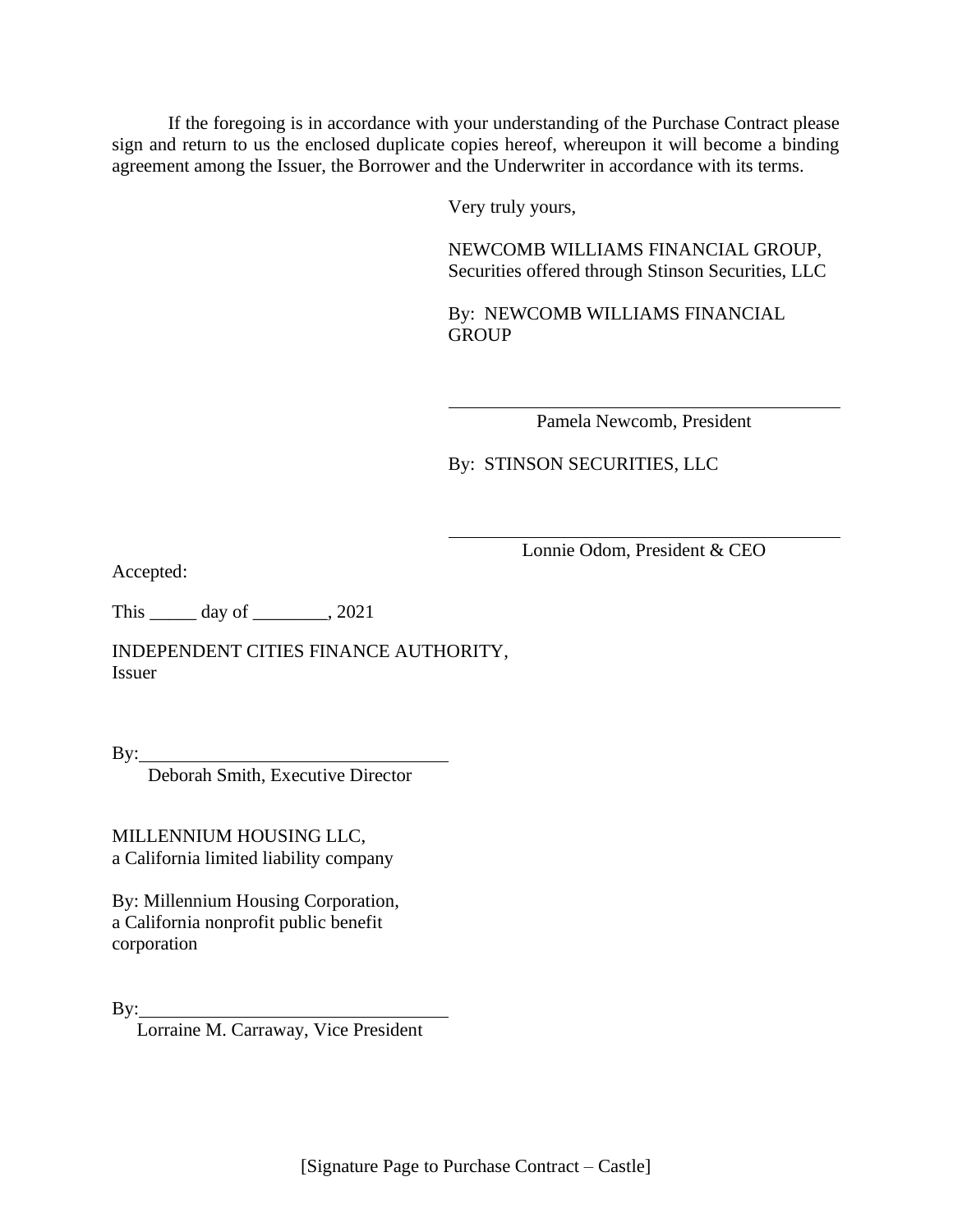# **EXHIBIT A**

## **MATURITY SCHEDULE**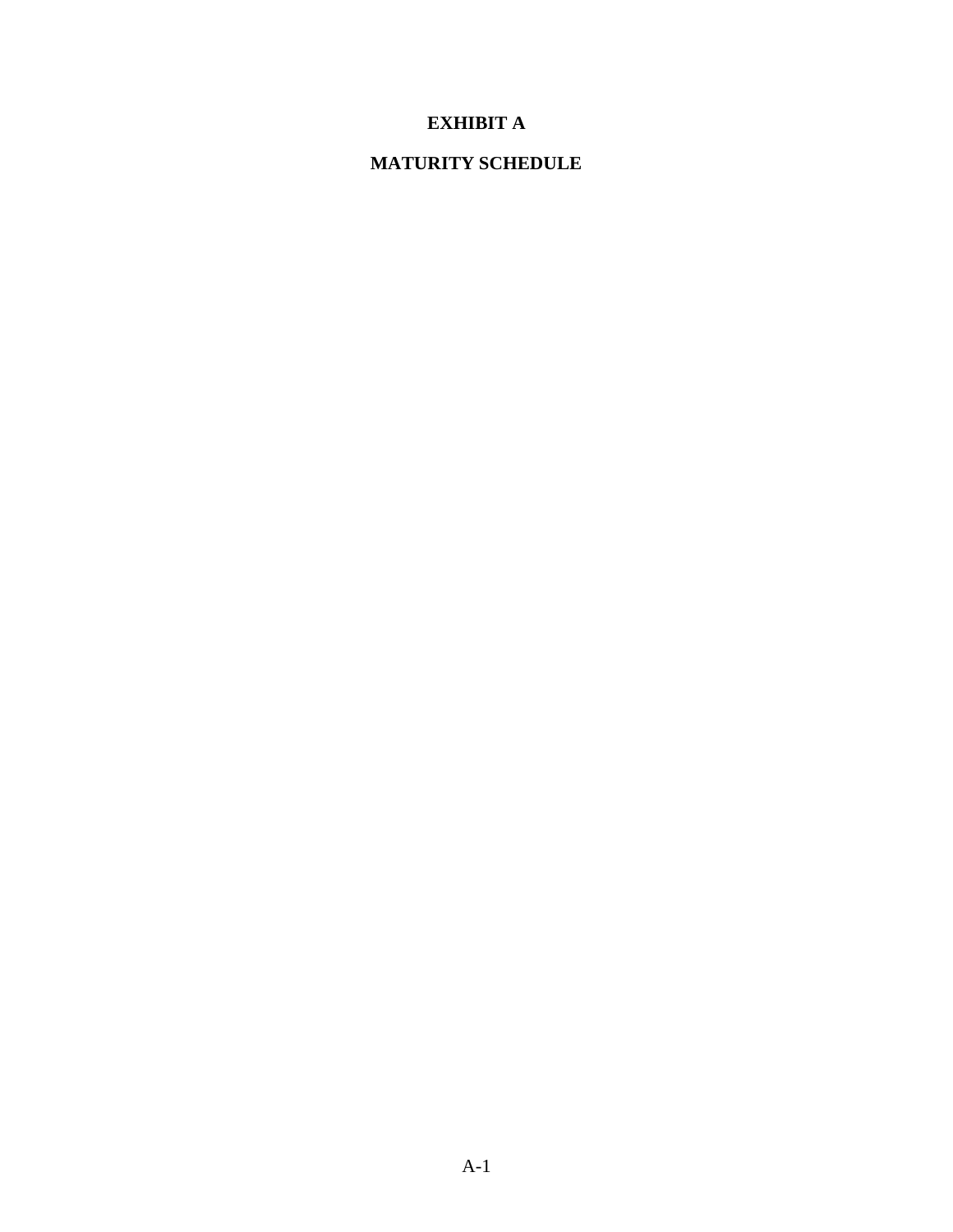### **EXHIBIT B**

Form of Opinion of Gilmore & Bell, P.C., Bond Counsel, Addressed to the Underwriter

Newcomb Williams Financial Group Securities offered through Stinson Securities, LLC 1254 Hoover St. Carlsbad, CA 92008 Attention: Pamela Newcomb

Ladies and Gentlemen:

This supplemental opinion is rendered at your request in connection with the issuance by the Independent Cities Finance Authority (the "Issuer") of its \$\_\_\_\_\_\_\_\_\_ Mobile Home Park Revenue Refunding Bonds (Vista de Santa Barbara Mobilehome Park) Series 2021A (the "Series A Bonds") and its \$\_\_\_\_\_\_\_\_\_ Mobile Home Park Revenue Refunding Bonds (Vista de Santa Barbara Mobilehome Park) Series 2021B (Federally Taxable) (the "Series B Bonds" and, together with the Series A Bonds, the"Bonds"), dated the date of delivery thereof, which are being purchased by the Underwriter pursuant to the Purchase Contract, dated . 2021 (the "Purchase Contract"), between you, the Issuer and Millennium Housing LLC, a California nonprofit public benefit corporation (the "Borrower").

In connection with the issuance of the Bonds, we have delivered to you a copy of our approving legal opinion as Bond Counsel (the "Approving Opinion") and you may rely upon such Approving Opinion as if such opinion were addressed to you.

In rendering this opinion, we have examined and relied upon the matters contained, referred to and identified, and to the same extent stated, in the Approving Opinion. We also have examined the Official Statement, dated \_\_\_\_\_\_\_\_\_, 2021, relating to the Bonds. All terms used in this supplemental opinion and not defined herein shall have the same meaning as assigned in the Approving Opinion. We have assumed but have not independently verified that the signatures on all documents and certificates that we examined were genuine.

Based on such examination, we are of the opinion that, under existing law:

1. The Purchase Contract has been duly authorized, executed and delivered by the Issuer and, assuming the due authorization, execution and delivery thereof by other parties thereto, constitutes a valid and legally binding obligation of the Issuer, enforceable against the Issuer in accordance with its terms, except as the enforceability thereof may be limited by bankruptcy, insolvency, reorganization, moratorium and other laws affecting the rights of creditors generally.

2. The Bonds are not subject to the registration requirements of the Securities Act of 1933, as amended, and the Indenture is exempt from qualification under the Trust Indenture Act of 1939, as amended.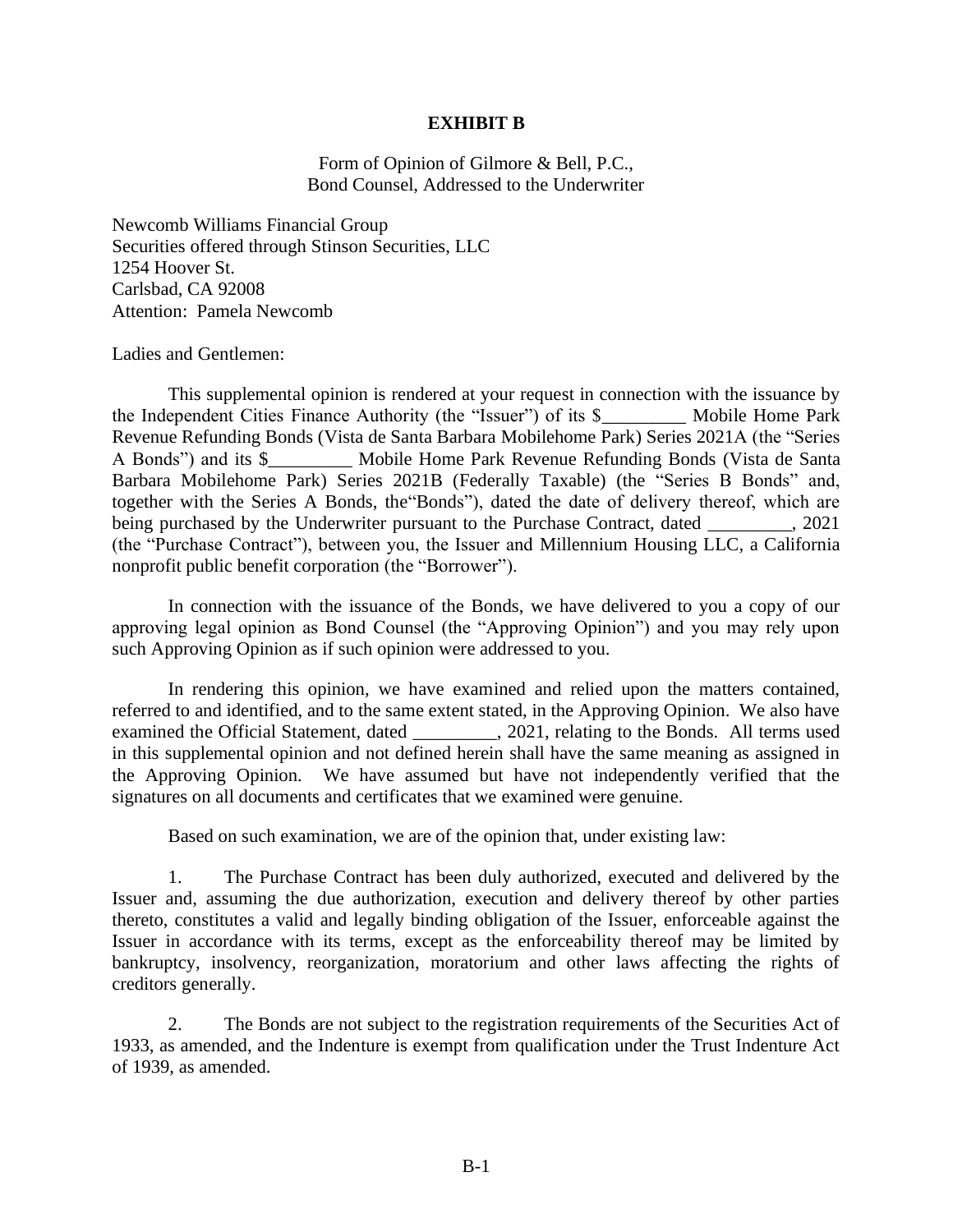3. The statements relating to the Bonds and the summaries of documents, statutes and opinions contained in the sections of the Official Statement entitled "INTRODUCTION," "THE BONDS," other than information under the section entitled "Book-Entry System" therein, "SECURITY FOR THE BONDS," "THE INDENTURE," "THE LOAN AGREEMENT," "THE REGULATORY AGREEMENT," and "TAX MATTERS" and in Appendices A, B and D thereto, are accurate in all material respects.

This opinion is issued as of the date hereof, and we assume no obligation to update, revise or supplement this opinion letter to reflect any facts or circumstances that may hereafter come to our attention, or any changes in law, or in interpretations thereof, that may hereafter occur, or for any other reason whatsoever.

We are not passing upon and do not assume responsibility for the accuracy, completeness or fairness of any of the statements contained in the Official Statement and make no representation that we have independently verified the accuracy, completeness or fairness of any such statements. In our capacity as bond counsel to the Issuer, we participated in conferences with your representatives and representatives of the Issuer, the Borrower, their respective counsel and others, during which the contents of the Official Statement and related matters were discussed. Based on our participation in the above-mentioned conferences, and in reliance thereon and on the records, documents, certificates, opinions and matters mentioned herein and as set forth above, we advise you as a matter of fact and not opinion that, during the course of our representation of the Issuer on this matter, no facts came to the attention of the attorneys in our firm rendering legal services to the Issuer in connection with the Official Statement which caused us to believe that the Official Statement as of its date and as of the date hereof (except for any CUSIP numbers, financial, statistical or economic or engineering data or forecasts, numbers, charts, tables, graphs, estimates, projections, assumptions or expressions of opinion, any information about environmental matters, information contained in the sections of the Official Statement entitled "THE BORROWER," "THE PROJECT," "RISK FACTORS," "CONTINUING DISCLOSURE," or "LITIGATION" Appendix C or any information about book-entry or DTC, included or referred to therein, which we expressly exclude from the scope of this paragraph and as to which we express no opinion or view) contained or contains any untrue statement of a material fact or omitted or omits to state any material fact necessary to make the statements therein, in the light of the circumstances under which they were made, not misleading.

This letter is furnished by us to you as Underwriter of the Bonds, is solely for your benefit and is not to be used, circulated, quoted or otherwise referred to or relied upon for any other purpose or by any other person. We are acting as bond counsel to the Issuer and no attorney-client relationship exists between our firm and you in connection with the Bonds or by virtue of this letter. We disclaim any obligation to update this letter. This letter is not intended to, and may not, be relied upon by any party to whom this letter is not specifically addressed.

Very truly yours,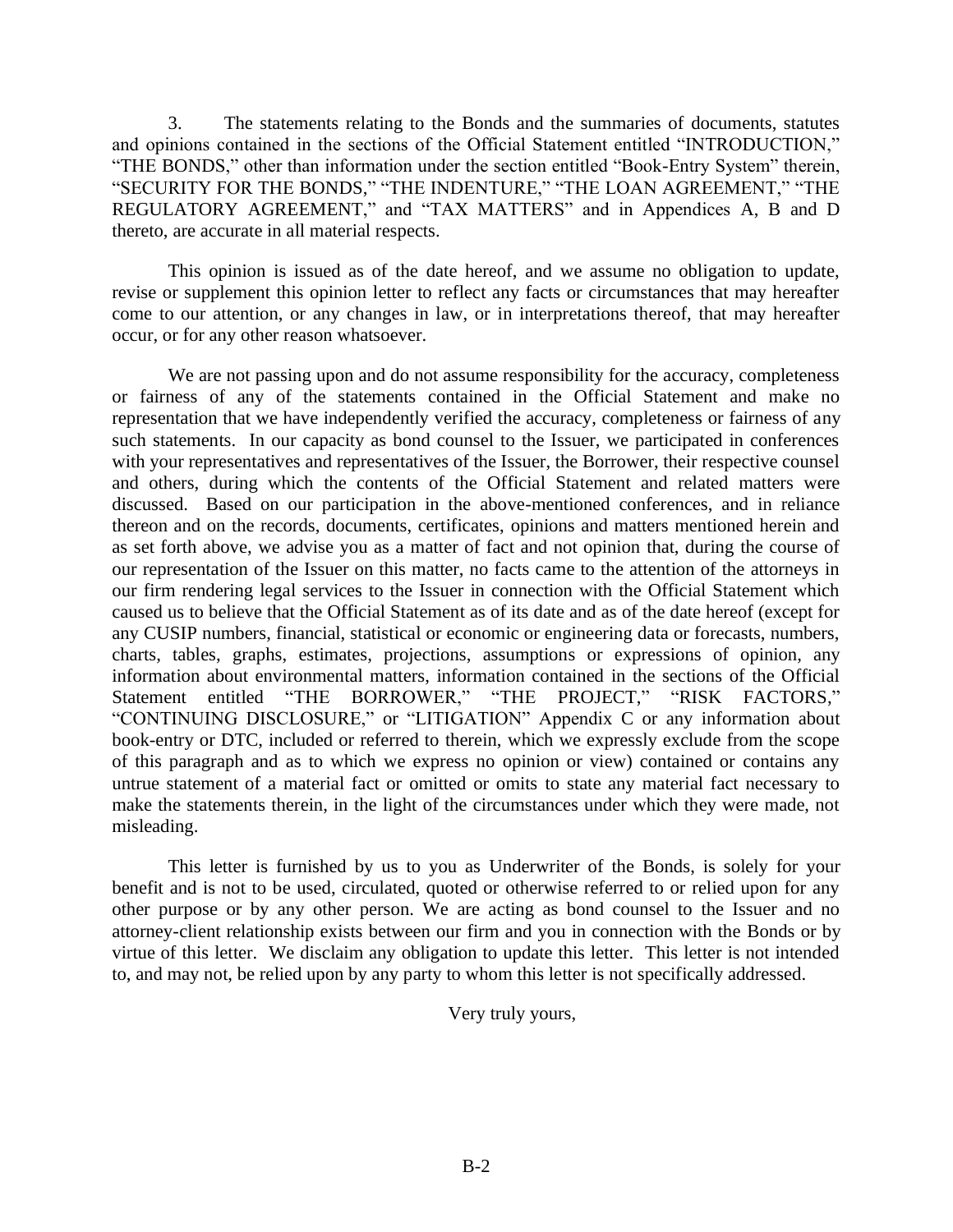### **EXHIBIT C**

Form of Opinion of Counsel for the Borrower, Addressed to the Underwriter, the Issuer and Bond Counsel

 $\frac{1}{2}$ 

Independent Cities Finance Authority Mobile Home Park Revenue Refunding Bonds (Vista de Santa Barbara Mobilehome Park) Series 2021A

And

 $\frac{1}{2}$ 

Independent Cities Finance Authority Mobile Home Park Subordinate Revenue Refunding Bonds (Vista de Santa Barbara Mobilehome Park) Series 2021B (Federally Taxable)

September 15, 2021

Independent Cities Finance Authority Post Office Box 6740 Lancaster, California 93539-6740

Newcomb Williams Financial Group Securities offered through Stinson Securities, LLC 1254 Hoover St. Carlsbad, CA 92008 Attention: Pamela Newcomb

Gilmore & Bell, P.C. 15 W. South Temple, Suite 1450 Salt Lake City, Utah 84101

Ladies and Gentlemen:

We are counsel to Millennium Housing LLC (the "Borrower") in connection with the issuance of the above-captioned Bonds and in such capacity we have examined the original, certified copies, or copies otherwise identified to our satisfaction as being true copies of such resolutions, documents, certificates, and records as we have deemed relevant and necessary (except as we have specifically limited the scope of our investigation herein), including the Borrower Documents and the Official Statement (as such terms are defined in the Purchase Contract dated \_\_\_\_\_\_\_\_\_, 2021 among Newcomb Williams Financial Group, Securities offered through Stinson Securities, LLC, the Borrower and Independent Cities Finance Authority), as the basis for the opinions set forth herein relying on such examination and pertinent law and subject to the limitations and qualifications hereinafter set forth, we are of the opinion that: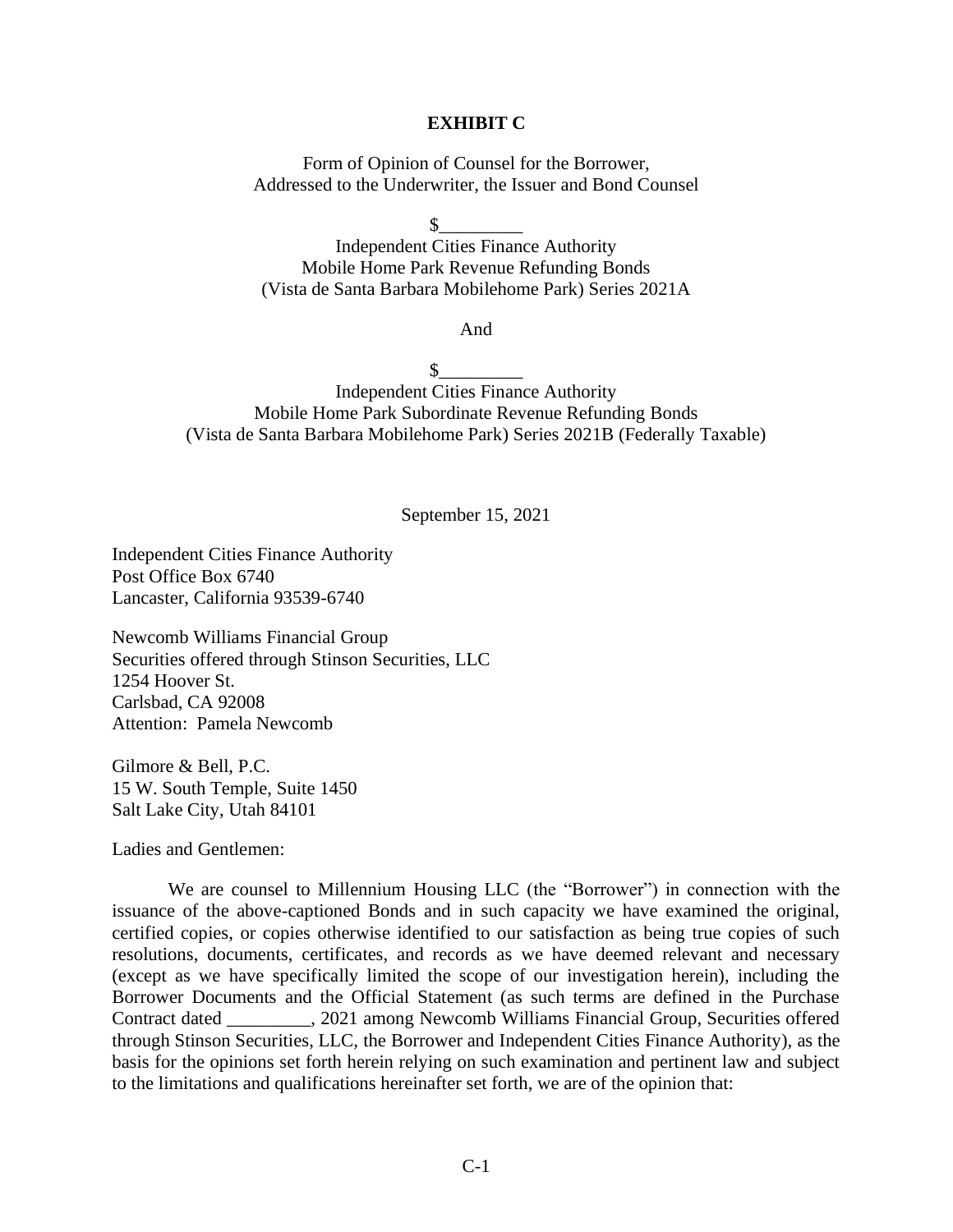1. The Borrower is a duly formed nonprofit public benefit corporation, validly organized and existing, in good standing under the laws of, and qualified to transact business in, the State of California.

2. The Borrower has all requisite power and authority to enter into the Borrower Documents and to consummate the transactions contemplated thereby and otherwise to carry on its activities and own its properties.

3. The Resolutions of the Board of Directors of the Borrower approving and authorizing the execution and delivery of the Borrower Documents were duly adopted by the Board of Directors of the Borrower by unanimous written consent, following all notices required by law.

4. The Borrower Documents have been duly and validly authorized, executed and delivered by the Borrower and, assuming due authorization, execution and delivery thereof by the other respective parties thereto, will constitute the legal, valid and binding agreements of the Borrower, enforceable in accordance with their respective terms, except as enforceability may be limited by bankruptcy, reorganization, insolvency and other similar laws affecting enforcement of creditors' rights generally and by the application of equitable principles if equitable remedies are sought and except as the indemnification provisions may be limited by applicable securities laws or by public policy.

5. To the best of our knowledge after due inquiry, no consent or approval of any trustee or holder of any indebtedness of the Borrower, and no consent, permission, authorization, order or license of or filing or registration with, any governmental authority, is necessary in connection with the execution and delivery by the Borrower of the Borrower Documents, the approval by the Borrower of the Official Statement or the consummation of any transaction by the Borrower therein contemplated except as have been obtained or made and as are in full force and effect and except such as may be required to acquire the Project which are expected to be obtained in the ordinary course.

6. The execution and delivery of the Borrower Documents by the Borrower, and the performance by the Borrower of its obligations thereunder, do not and will not (a) violate any provisions of the Articles of Incorporation or Bylaws of the Borrower, (b) violate any law, rule or regulation having applicability to the Borrower or any order, writ, judgment, injunction, decree, determination or award to which the Borrower is a party and of which we are aware after reasonable inquiry, or (c) result in the breach of, or constitute a default under, any indenture or loan agreement or any other material agreement, lease or instrument to which the Borrower is a party and of which we are aware after reasonable inquiry.

7. We have no knowledge, after due investigation, of any pending or threatened actions, suits, proceedings, inquiries or investigations, before or by any court, regulatory agency, public board or body affecting the Borrower or its assets or operations which, if determined adversely to the Borrower or its interests, would materially adversely affect the consummation of the transactions contemplated by, or the validity of, the Borrower Documents or the financial condition, assets or operations of the Borrower. We have no knowledge after due inquiry that the Borrower is in default with respect to any order or decree of any court or any order,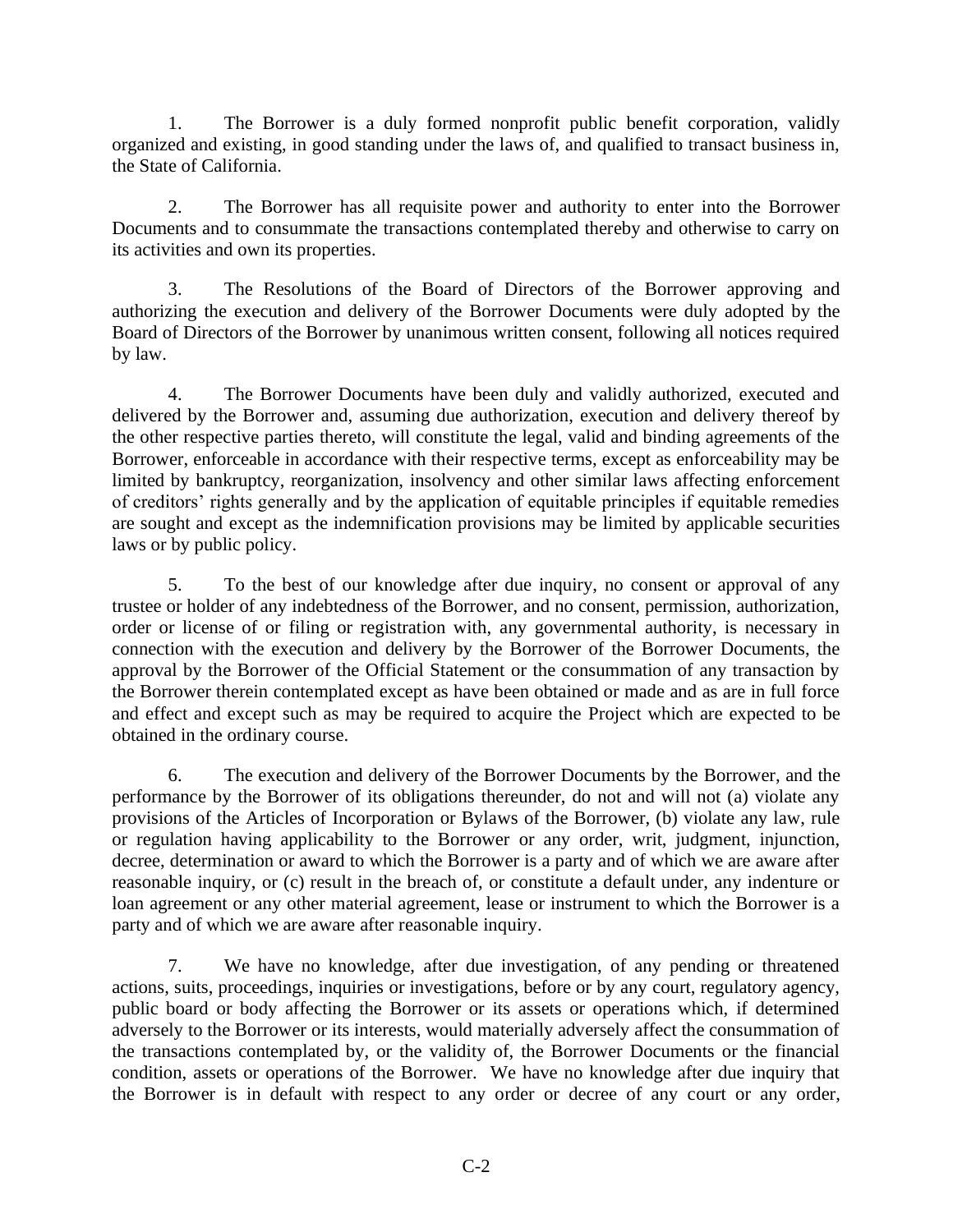regulation or demand of any federal, state, municipal or governmental agency, which default might have consequences that would materially and adversely affect the consummation of the transactions contemplated by the Borrower Documents, or the financial condition, assets, or operations of the Borrower.

8. The execution and delivery of the Borrower Documents by the Borrower and performance by the Borrower of its obligations thereunder will not conflict with or result in breach of any of the terms, conditions or provisions of any agreement or instrument to which the Borrower is a party, or constitute a default thereunder.

9. All tax returns (federal, state and local) required to be filed by or on behalf of the Borrower have been filed, and all taxes shown thereon to be due, including interest and penalties, except such, if any, as are being actively contested by the Borrower in good faith, have been paid and adequate reserves have been made for the payment thereof. To the best of our knowledge, there are no pending tax contests by the Borrower.

10. To the best of our knowledge after due inquiry and investigation, the Borrower has complied with all statutes, regulations and other laws of all governmental authorities, including environmental regulations, applicable to the Borrower or the Project.

11. To the best of our knowledge after due inquiry and investigation, the Borrower is in compliance with all laws, statutes, ordinances, regulations, covenants, conditions and restrictions affecting it or its operations and has not committed, suffered or permitted any act to be done in violation of any law, ordinance or regulation except where such noncompliance or act would not have a material adverse effect on the business, property or financial condition of the Borrower.

12. Nothing has come to our attention that would indicate that the description of the Borrower or the Project contained in the Official Statement contains an untrue statement of a material fact or omits to state a material fact necessary to make the statements therein, in the light of the circumstances under which they were made, not misleading.

13. There are no legal or governmental proceedings pending or, to the best of our knowledge, threatened against the Borrower that are required to be disclosed in the Official Statement.

14. It is our opinion based upon due inquiry and investigation that no information furnished by the Borrower in connection with the Borrower Documents includes any untrue statement of a material fact or omits to state a material fact necessary in order to make the statements made in such information, in the light of the circumstances in which they were made, not misleading in any material respect.

15. The Borrower is an organization described in  $\S501(c)(3)$  of the Internal Revenue Code of 1986, as amended (the "Code"), as set forth in a determination letter issued by the Internal Revenue Service; and is in compliance with the terms, conditions and limitations contained in said Section and in said determination letter, and is exempt from federal income taxes under §501 (a) of said Code. To the best of our knowledge, there is no pending or threatened change in such status. No information has come to our attention that would indicate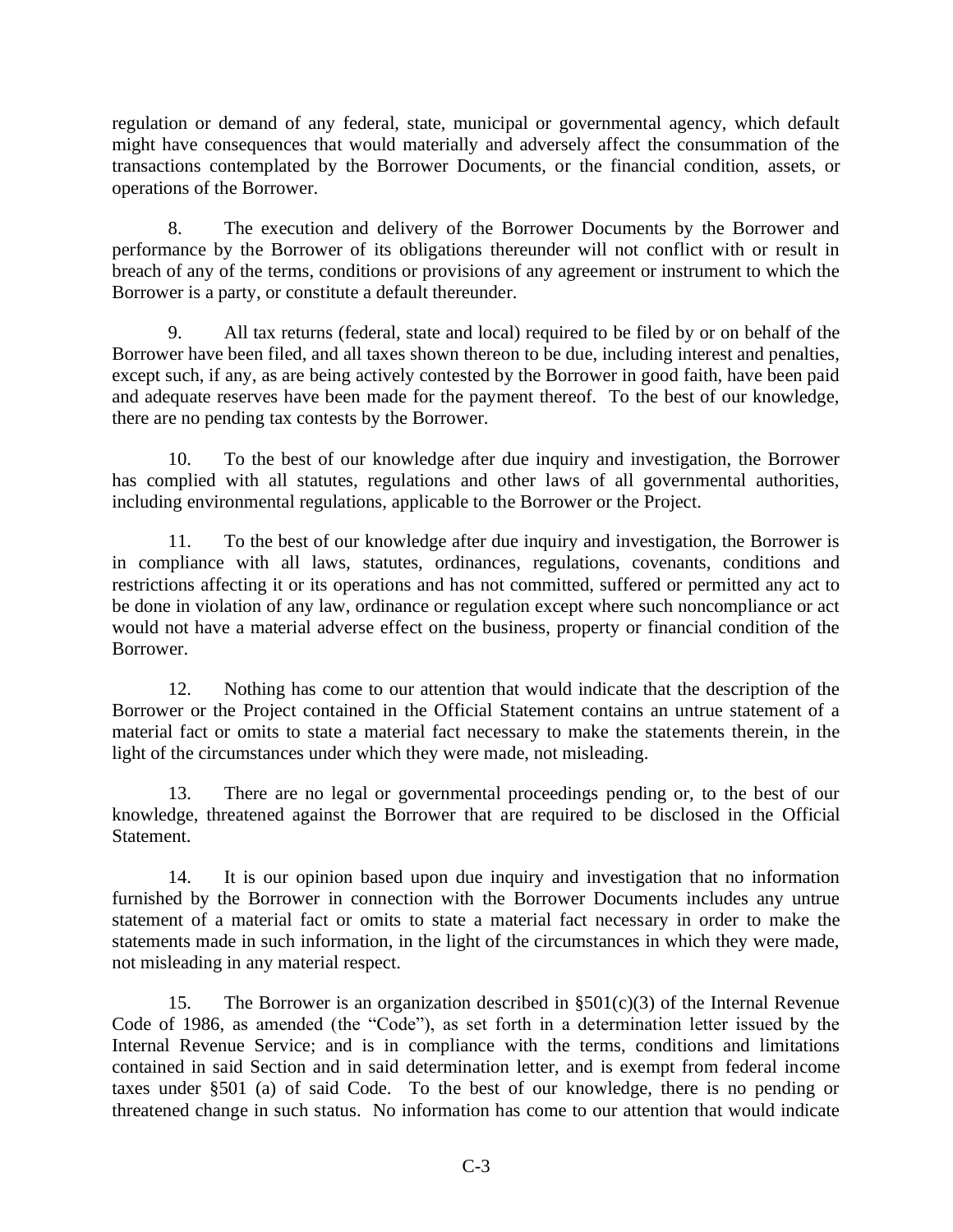that the Borrower is no longer eligible for said exemption, that the Borrower is not in compliance with the terms, conditions and limitations in said determination and/or that the facts and circumstances that form the basis of such determination as represented to the Internal Revenue Service do not continue to exist in any material respects.

16. The Borrower is an organization described in §23701(d) of the California Revenue and Taxation Code, is in compliance with the terms, conditions and limitations contained in the ruling of the California Franchise Tax Board as to the exempt status of the Borrower under said Section and is exempt from all California Income Taxes to the extent provided in §23701 of said Code and is exempt from Franchise Taxes to the extent provided in §23701(h) of said Code.

17. The Borrower is a corporation organized and operated exclusively for charitable purposes (within the meaning of  $\S501(c)(3)$  of the Code), and not for pecuniary profit. The Project is in furtherance of the exempt purpose of the Borrower and the ownership and operation by the Borrower of the Project, in the manner contemplated by the Borrower Documents, will not result in any unrelated trade or business income for the Borrower.

Very truly yours,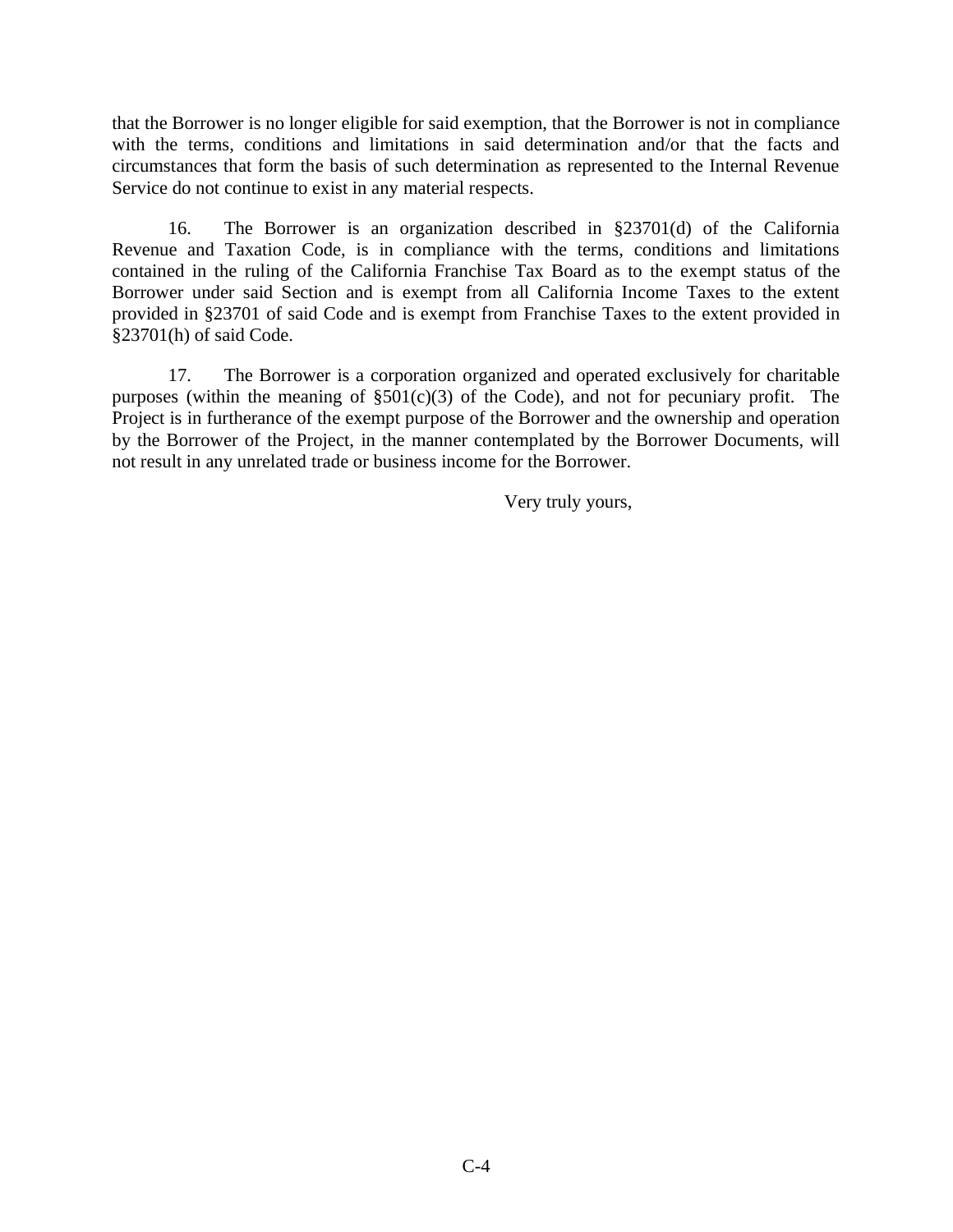### **EXHIBIT D**

Opinion of the Issuer's Counsel, Addressed to the Issuer and the Underwriter

 $\frac{1}{2}$ 

Independent Cities Finance Authority Mobile Home Park Revenue Refunding Bonds (Vista de Santa Barbara Mobilehome Park) Series 2021A

And

 $\mathbb{S}$ 

Independent Cities Finance Authority Mobile Home Park Subordinate Revenue Refunding Bonds (Vista de Santa Barbara Mobilehome Park) Series 2021B (Federally Taxable)

September 15, 2021

Independent Cities Finance Authority Post Office Box 6740 Lancaster, California 93539-6740

Newcomb Williams Financial Group Securities offered through Stinson Securities, LLC 1254 Hoover St. Carlsbad, CA 92008 Attention: Pamela Newcomb

Ladies and Gentlemen:

We are counsel to the Independent Cities Finance Authority (the "Issuer") and have acted as such in connection with the issuance by the Issuer of the captioned bonds (the "Bonds"). This opinion letter is being furnished to you at the request of the Issuer and in satisfaction of the requirements of Section 9(e)(11) of the Purchase Contract (the "Purchase Contract"), dated \_\_\_\_\_\_\_\_\_, 2021, among the Issuer, Millennium Housing LLC (the "Borrower") and Newcomb Williams Financial Group, Securities offered through Stinson Securities, LLC (the "Underwriter"). Acceptance of this opinion letter by you shall conclusively operate as your acknowledgement that this opinion letter addresses all of the specific legal issues that are to be dealt with in our opinions set forth herein.

In rendering the opinions set forth herein, we have examined and relied upon originals, or copies certified or otherwise identified to our satisfaction as being true copies of originals, of the following: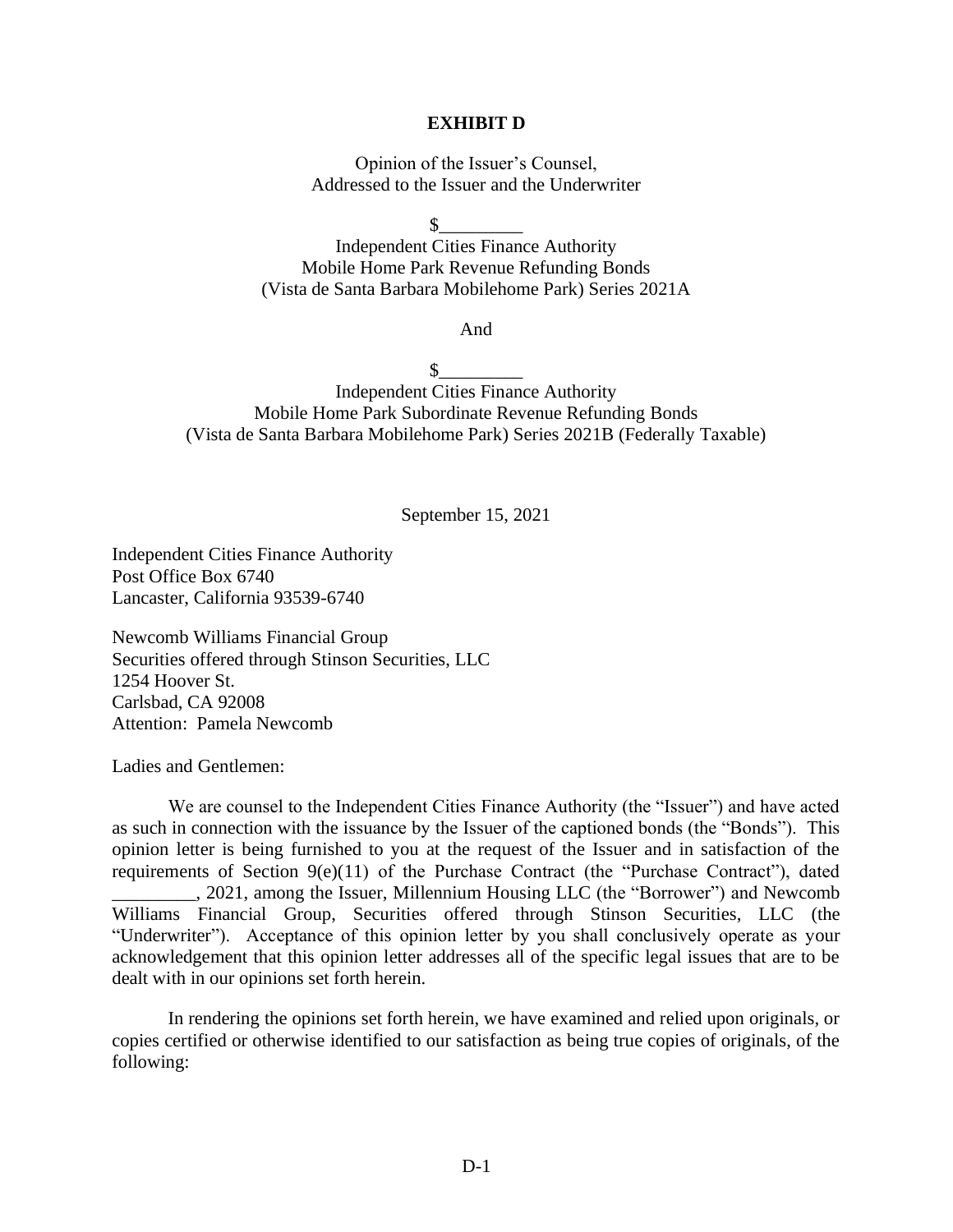1. A Resolution (the "Resolution") adopted by the Board of Directors/Executive Committee of the Board of Directors of the Authority on \_\_\_\_\_\_\_\_\_, 2021.

2. The Purchase Contract.

3. The Indenture of Trust (the "Indenture"), dated as of September 1, 2021, by and between the Issuer and U.S. Bank National Association (the "Trustee").

4. The Loan Agreement (the "Loan Agreement"), dated as of September 1, 2021, by and among the Issuer, the Borrower and the Trustee.

5. The Regulatory Agreement and Declaration of Restrictive Covenant (the "Regulatory Agreement", dated as of September 1, 2021, by and among the Issuer, the Borrower and the Trustee.

The Purchase Contract, the Indenture, the Loan Agreement, and the Regulatory Agreement are collectively referred to herein as the "Basic Documents".

Except as otherwise stated herein, in expressing the opinions set forth below, we have examined such other documents and records as we have deemed necessary, and as to questions of fact material to our opinions, we have relied upon representations of the Issuer contained in the Basic Documents and in the certified proceedings and other certifications of public officials and others furnished to us, without undertaking to verify the same by independent investigation.

We have also reviewed such other documents and matters of fact and law as we deem necessary in connection with the following opinions. The opinions expressed herein are based on an analysis of existing statutes, regulations, rulings and court decisions and cover certain matters not directly addressed by such authorities. Such opinions may be affected by actions taken or omitted or events occurring after the date hereof. We have not undertaken to determine, or to inform any person, whether any such actions or events are taken or do occur.

We have assumed without investigation (i) the authenticity and completeness of all documents and other writings submitted to or reviewed by us as originals and the conformity in all respects to originals of all documents and other writings submitted to or reviewed by us as copies or reproductions of originals, (ii) the genuineness of all documents and signatures to all such documents and other writings, and (iii) that all such documents and other writings have been duly authorized, executed and delivered by the parties to such documents and other writings. We have assumed, the accuracy of the factual matters represented, warranted or certified therein.

We express no opinion with respect to any indemnification, contribution, lien priority or choice of law provisions contained in the foregoing documents.

Whenever a statement herein is qualified by "to the best of our knowledge," it shall be deemed to indicate that, during the course of our representation of the Issuer in connection with this transaction, no information that would give us current actual knowledge of the inaccuracy of such statement has come to the attention of the attorneys in this firm who perform legal services for the Issuer on a regular basis. We have not, however, undertaken any independent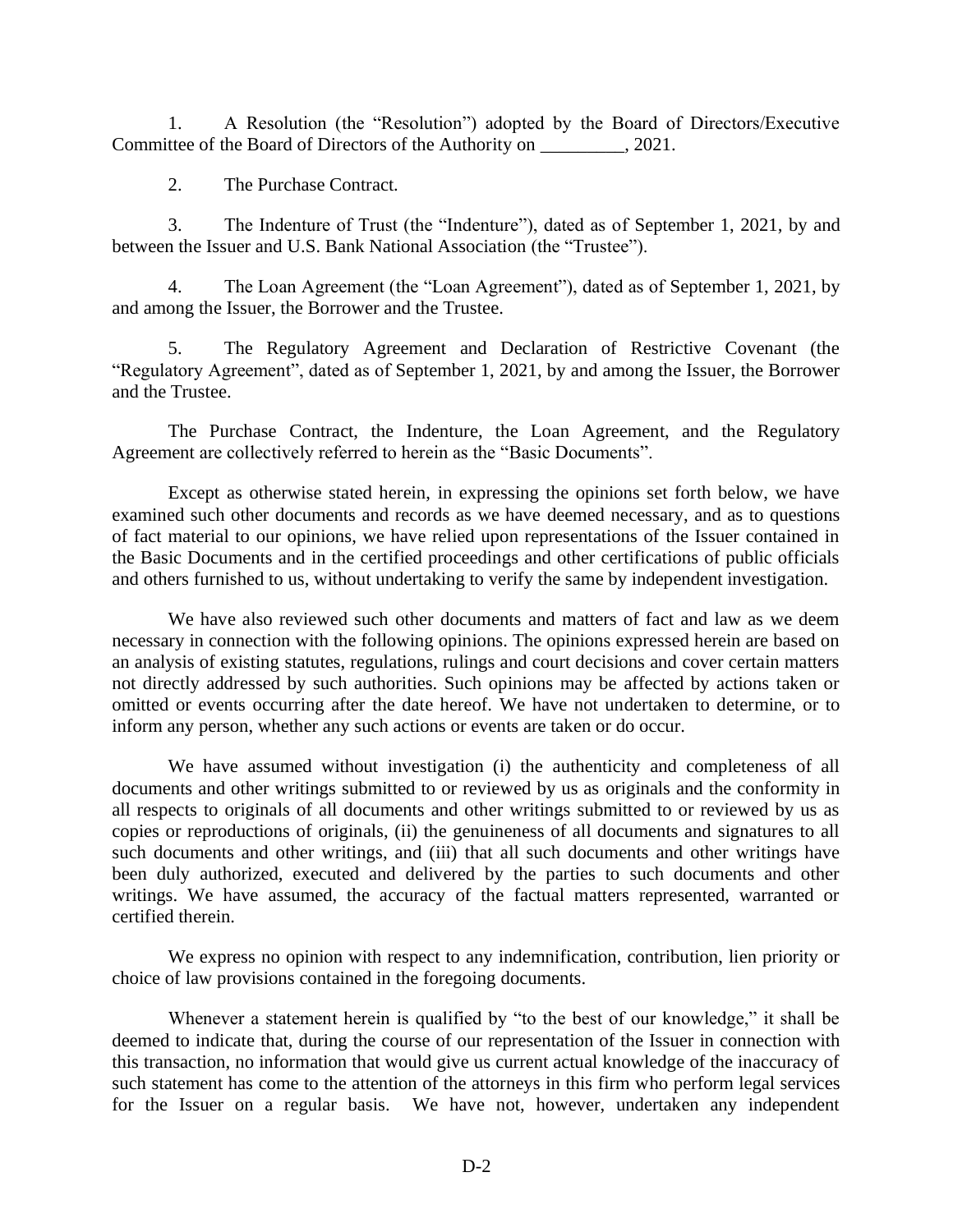investigation to determine the accuracy of such statements, and any limited inquiry undertaken by us during the preparation of this opinion letter should not be regarded as such investigation. No inference as to our knowledge of any matters bearing upon the accuracy of any such statements should be drawn from the fact of our representation of the Issuer.

Our opinions set forth herein do not extend to, and we express no opinions herein with respect to, any laws other than the laws of the State of California, but exclusive of the tax laws, rules and regulations of the State of California and the laws of the State of California relating to debt limitations and restrictions applicable to public entities.

On the basis of, and subject to and in reliance upon, the foregoing, we are of the opinion that:

(i) the Issuer is duly organized and validly existing as a joint exercise of powers authority under the laws of the State of California;

(ii) the Resolution was duly adopted at a meeting of the Executive Committee and the Board of Directors of the Issuer that was duly called and held pursuant to law and at which a quorum was present and acting throughout, and the Resolution is in full force and effect and has not been amended, modified or rescinded as of the date hereof;

(iii) to the best of our knowledge, the execution and delivery of the Bonds and the Basic Documents, and the performance by the Issuer thereof and compliance with the provisions on the Issuer's part contained therein, will not conflict in any material way with or constitute a material breach of or material default under any judgment or decree or under any material loan agreement, indenture, bond, note, resolution, agreement or other instrument to which the Issuer is a party or to which the Issuer or any of its property or assets is otherwise subject, nor will any such execution, delivery, adoption or compliance result in the creation or imposition of any lien, charge or other security interest or encumbrance of any nature whatsoever upon any of the property or assets of the Issuer or under the terms of any such instrument, except as provided by the Bonds or the Basic Documents; and

(iv) to the best of our knowledge, as of two days before the Closing Date, there is no action, suit, proceeding, inquiry or investigation, notice of which has been served on the Issuer, at law or in equity before or by any court, government agency, public board or body, pending or threatened against the Issuer, affecting the existence of the Issuer or the titles of its officers to their respective offices with the Issuer or contesting or affecting as to the Issuer the validity or enforceability of the Bonds, any Basic Document or the execution and delivery or performance by the Issuer of the Bonds or any Basic Document or in any way contesting or challenging the consummation of the transactions contemplated thereby.

Our opinion is further qualified by the following:

(a) We express no opinion with respect to the laws of any state or jurisdiction other than California and the United States regarding the enforceability of any transaction mentioned herein or the interpretation, authorization, execution, validity, enforceability or effect of any of the